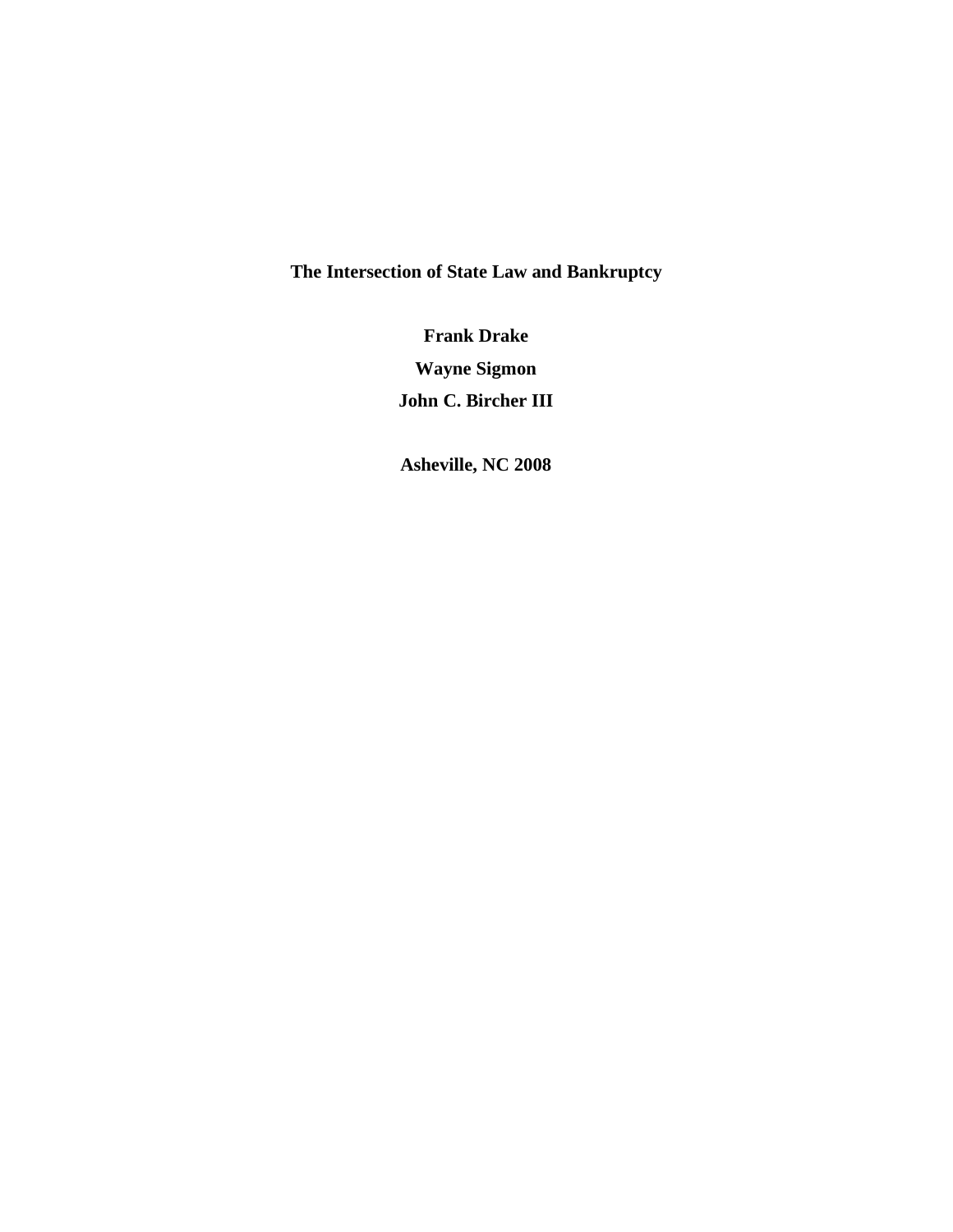*The power of establishing uniform laws of bankruptcy is so intimately connected with the regulation of commerce, and will prevent so many frauds where the parties or their property may lie or be removed into different states that the expediency of it seems not likely to be drawn into question.* 

 *James Madison, Federalist Papers, No. 42*

# **History of Bankruptcy**

Although most reading this manuscript understand the basic history of bankruptcy, a refresher is in order. An understanding of the relationship between state and federal bankruptcy laws is not complete without a review of bankruptcy's beginnings in the formation of this country. The inclusion of a bankruptcy clause in the Constitution emphasized the framers' intentions to maintain more than simply a loose confederation of several states. The bankruptcy clause showed a commitment to a federal government with limited powers, mostly dedicated to the prevention of fractured governance and improved commerce among the several states.

Although the Articles of Confederation did not contain any provision for uniform bankruptcy laws, The framers debated the idea of a uniform bankruptcy system, and consequently the Constitution included such a provision. Primarily, the framers recognized that the several colonies had their own versions of procedure and practice, which created varying results among them.<sup>1</sup> However, some attribute debt-laden farmers with creating the groundswell for the bankruptcy clause in the Constitution. Shay's Rebellion is a prime example of grassroots support for uniform bankruptcy laws. The rebellion was a response to Massachusetts state legislative inaction to relieve farmers' foreclosures during the economic depression at the end of the Revolutionary War.<sup>2</sup> The legislature, controlled by commercial interests, was not responsive to the farmers' petitions for creation of paper money, stay of foreclosures, and general protective legislation. After their pleas were ignored, bands of rebels shut down local courts and the state legislature. Eventually, the uprising was repelled, and most of the rebels were pardoned immediately. Historians attribute Shays and other protests with the shift from the Articles of Confederation to the Constitution.<sup>3</sup>

It is interesting to note, however, that no immediate bankruptcy legislation resulted from the Constitutional provisions<sup>4</sup>. Over the next century, numerous bankruptcy laws were enacted and repealed. Each time the economy failed or weakened, Congress responded with a primitive form of bankruptcy laws (by today's standards), which were then repealed once the economy improved.<sup>5</sup> Each new derivation of bankruptcy

1

<sup>&</sup>lt;sup>1</sup> Vault: A Brief History of Bankruptcy Law; www.vault.com

<sup>&</sup>lt;sup>2</sup> Shays Rebellion: http://encarta.msn.com/encyclopedia\_761552054/shays%E2%80%99\_rebellion.html

 $3$  Id.

<sup>&</sup>lt;sup>4</sup> The result of this inaction was numerous states implementing their own bankruptcy rules, which created the very problems the Bankruptcy Clause was designed to prevent.

<sup>&</sup>lt;sup>5</sup> This proves my long held belief that Congress has *always* been a reactive, not a proactive body.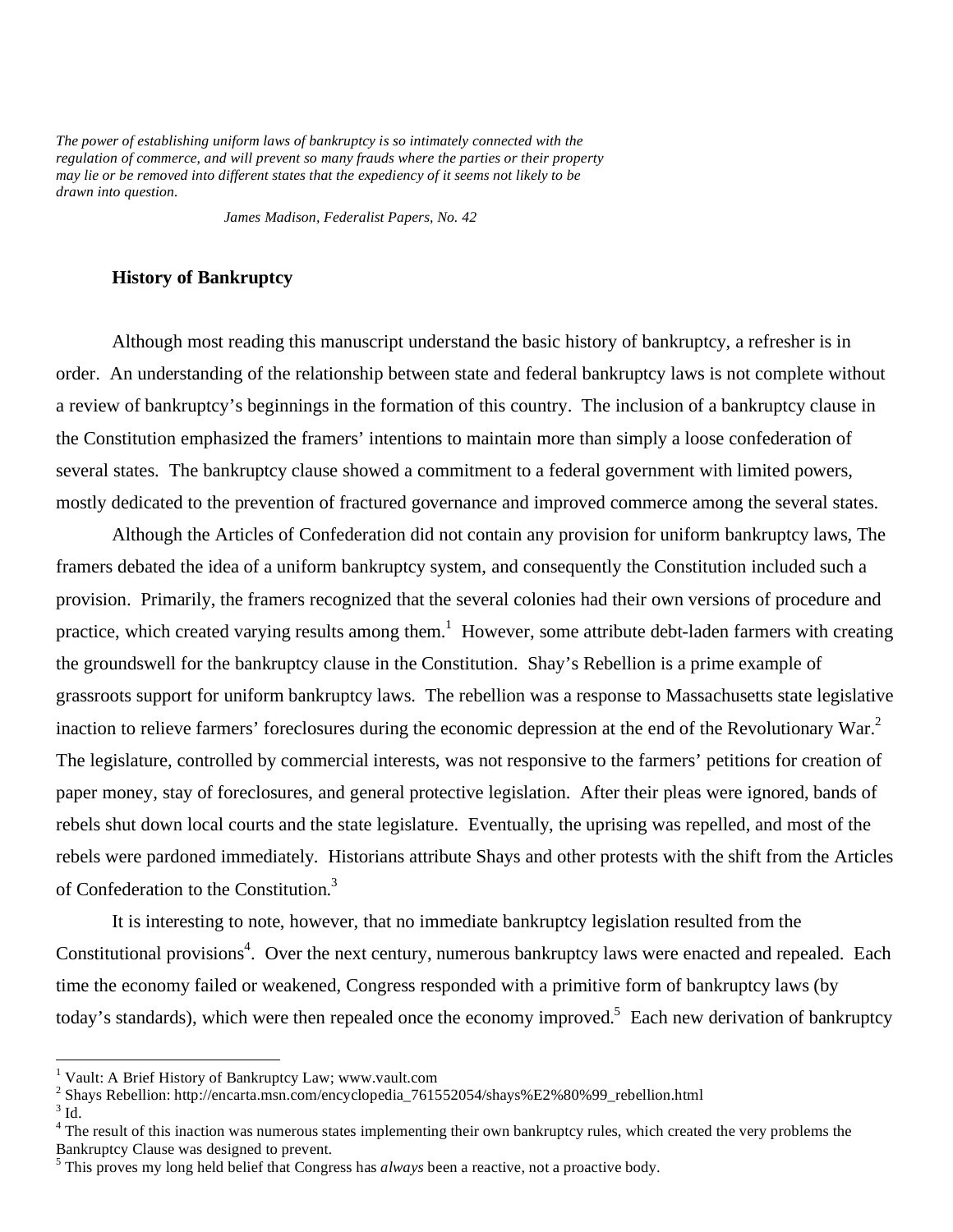law became more favorable to debtors.<sup>6</sup> With the enactment of the Bankruptcy Act of 1898, however, a uniform structure of bankruptcy laws was finally implemented that lasted almost 80 years. The 1898 Act was the most debtor-friendly legislation enacted up to that time period. Subsequent revisions of the Bankruptcy laws finally culminated in the current Bankruptcy Abuse Prevention and Consumer Protection Act of 2005. Of note are the sweeping changes made after the enactment of the 1978 revisions to the Act. Bankruptcy judgeships were actually created via legislation to replace the old referee system, enlarging the powers of the judges to hear matters arising in or related to a bankruptcy case. The legislation creating the judgeships came under attack, and after the *Marathon* decision, Congress was forced to re-work how the judicial structure of the bankruptcy system would function (the Bankruptcy Amendments and Federal Judgeship Act of 1984). This expansion of bankruptcy judges' role in a particular case also led to conflicts with state law and state court proceedings since the definition of "arising in or related to" could arguably cover matters within a state court's jurisdiction.<sup>7</sup>

Since its permanent enactment in 1898, bankruptcy laws have become an integral part of the national economy, whether it is through major corporate Chapter 11 cases, or the millions of consumer cases filed each year. A recurring theme throughout bankruptcy's history is how other areas of the law, particularly areas of law that are recognized as within the power of the states to control<sup>8</sup> are treated in the context of a bankruptcy case. This manuscript, far from an exhaustive review of all areas of intersection, is designed to give the bankruptcy practitioner a general overview of what happens when these two jurisdictions collide.

# **Collision of State Law and the Bankruptcy Code**

# I. *Rooker-Feldman* Doctrine

No manuscript or discussion of the interrelationship of state and federal courts is complete without a review of the *Rooker-Feldman* doctrine. *Rooker-Feldman* has been cited and tossed about in a number of cases since the doctrine was established, and in fact, some federal courts have tried to expand the reach of *Rooker-Feldman* to elevate it to "preclusion by another name."9 However, boiled down, *Rooker-Feldman* simply stands for the proposition that lower federal courts are courts of original, not appellate jurisdiction. North Carolina Federal District and Bankruptcy Courts have also analyzed *Rooker-Feldman* in the context of state court actions and their relationship with subsequent attempts to avoid the particular state court action.

 $\overline{a}$ 

 $6$  Of course, this did not take very much when the earliest forms of bankruptcy involved death sentences (see: Rome, and the 1705 Statute of Anne)

<sup>&</sup>lt;sup>7</sup> Under the 1978 Code, judges were basically granted Article III powers despite being a creature of Article I (not good). The 1984 amendments fixed that problem with the enactment of 28 USC 157.

 $8$  areas such as domestic relations, torts, contracts, real estate, estate administration, landlord/tenant, and the like

<sup>9</sup> See *Lance v. Dennis*, 546 U.S. 459 (2006)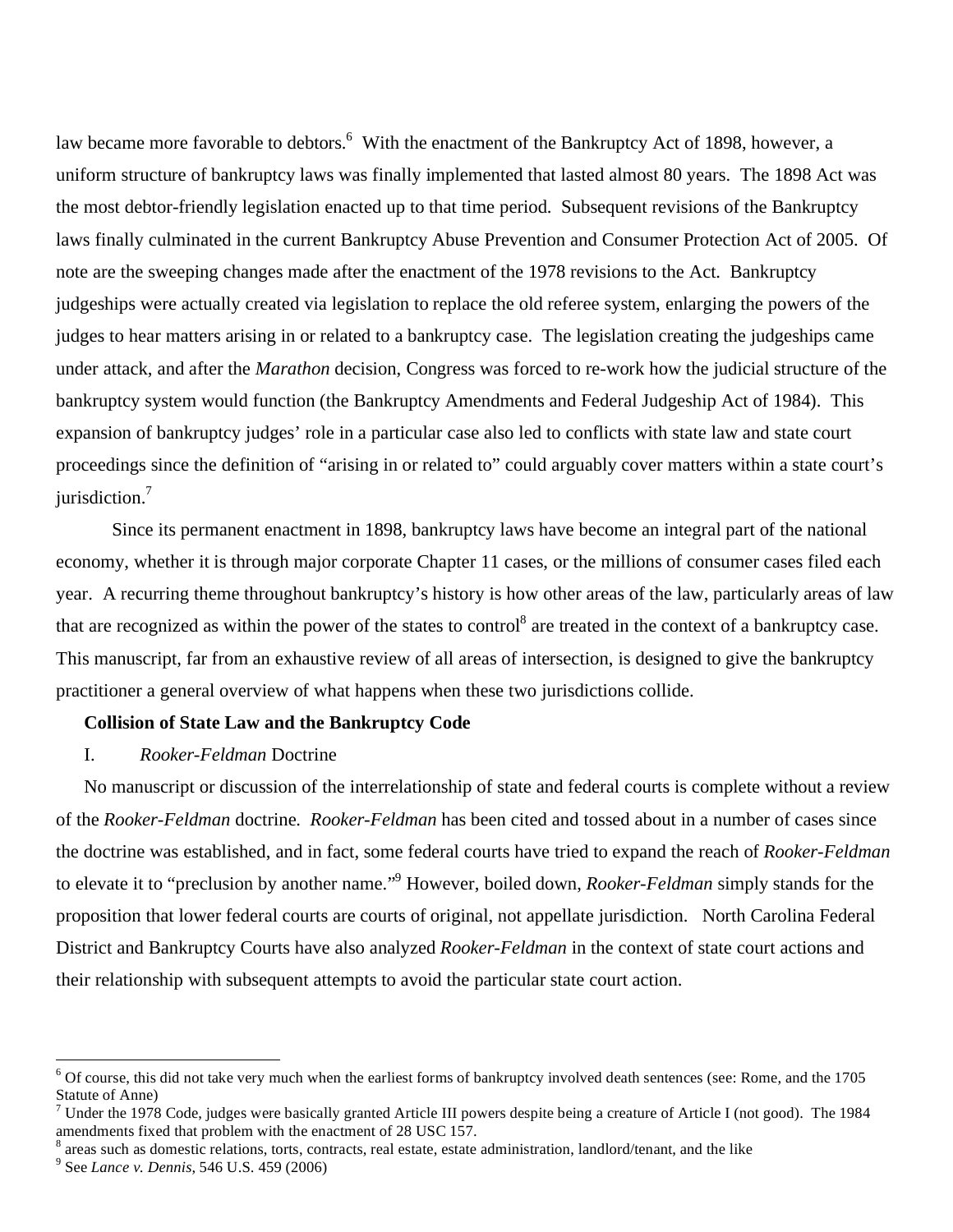The United States Supreme Court, in *Lance v. Dennis*, provides an excellent analysis of *Rooker-Feldman* and its limitations. In *Dennis*, the petitioners, citizens of the state of Colorado, sought to require the secretary of state to implement the Colorado legislature's redistricting plan developed after the 2000 census. Prior to the filing, several rounds of state court litigation culminated in the Colorado Supreme Court ruling that the legislature's plan violated the Colorado Constitution.<sup>10</sup> The petitioners claimed, in their federal action, that the Colorado Constitution violated the Elections Clause of the U.S. Constitution.

A three-judge District Court panel ruled it did not have jurisdiction over the case because of *Rooker-Feldman*, reasoning that since the petitioners were in "privity" with the state-court case losers (Colorado legislature), the preclusion principle applied.<sup>11</sup> In its analysis, the District Court panel set forth the three-part test regarding application of *Rooker-Feldman*:

- 1. The party against whom the doctrine is invoked must have actually been a party to the prior state court judgment or have been in privity with such party;
- 2. The claim raised in the federal suit must have been actually raised or inextricably intertwined with the state-court judgment; and
- 3. The federal court claim must not be parallel to the state court claim

The *Dennis* court disagreed with the District Court panel on the application of *Rooker-Feldman*. Citing *Exxon Mobil Corp. v. Saudi Basic Industries Corp*., 544 U.S. 280 (2005), the Court stated that the *Rooker-Feldman* doctrine specifically prevents the lower federal courts from exercising jurisdiction over cases brought by "state court losers" challenging "state court judgments rendered before the district court proceedings commenced." *Exxon*, at 284. Therefore, in the *Dennis* matter, the *Rooker-Feldman* doctrine does not apply.

Although the U.S. Supreme Court is vested with jurisdiction over appeals from state court judgments through the application of 28 U.S.C. § 1257, lower federal courts are not. *D.C. Court of Appeals v. Feldman* 460 U.S. 462 (1983); *Rooker v. Fidelity Trust Co.*, 263 U.S. 413 (1923). Generally speaking, classic verbiage that simply explains what the doctrine is can be found in the *Feldman* decision: "[A]n aggrieved litigant cannot be permitted to do indirectly what he can no longer do directly." 263 U.S. at 416. In the *Exxon Mobil* case, the Court stated that lower courts "have at times extended *Rooker-Feldman* "far beyond the contours of the *Rooker* and *Feldman* cases, overriding Congress' conferral of federal-court jurisdiction concurrent with jurisdiction exercised by state courts, and superseding the ordinary application of preclusion law pursuant to 28 U.S.C. § 173812. *Dennis*, at 464. In fact, the *Dennis* court goes on to say that a "more expansive *Rooker-Feldman* rule

<u>.</u>

 $^{10}$  Id.

 $<sup>11</sup>$  Specifically, the state's citizens are deemed to be in privity with their state government that litigates a matter of public concern, and</sup> that preclusion also applies in the Rooker-Feldman context. *Dennis*, at 459.<br><sup>12</sup> Also known as the "Full Faith and Credit Act"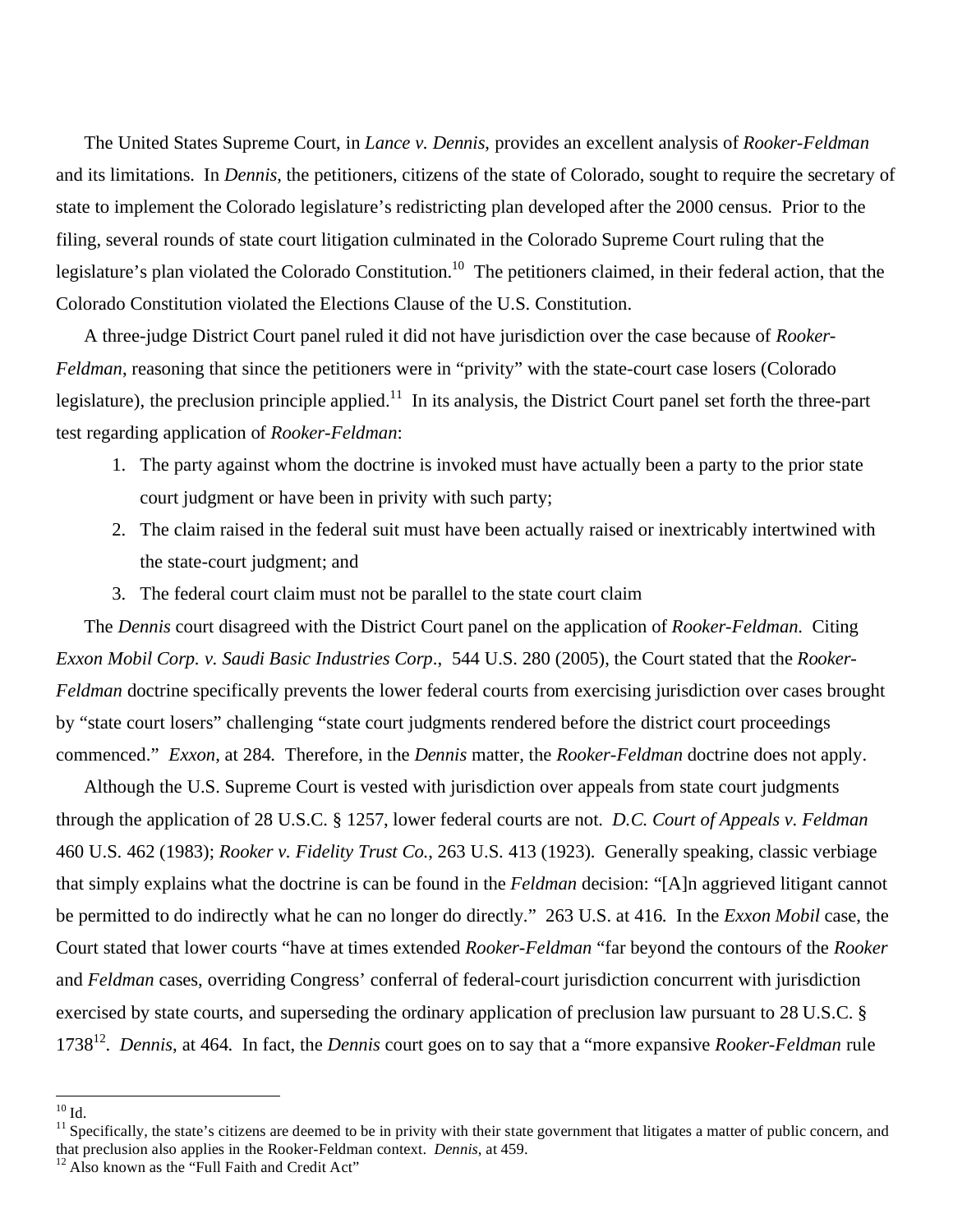would tend to supplant Congress' mandate under the Full Faith and Credit Act", which states that federal courts must "give the same preclusive effect to state court judgments that those judgments would be given in the courts of the State from which the judgments emerged." *Dennis*, at 466, *citing Baker v. GMC*, 522 U.S. 222 (1998). It is important to note, however, that Rooker-Feldman breaks apart somewhat in the context of bankruptcy cases, primarily due to specific bankruptcy code sections that can logically eviscerate state court judgments.

#### **Application of** *Rooker-Feldman* **in Bankruptcy Cases**

Bankruptcy practitioners routinely experience federal lower court review of state court judgments in certain provisions of the Code, and because of the Constitutional mandate for uniform bankruptcy laws and the plenary power of Congress over bankruptcy legislation, state court judgments may be subject to collateral attack. A thorough discussion on this issue is set forth in *Gruntz v. County of Los Angeles*, 202 F.3d 1074 (9<sup>th</sup> Cir. 2000). In *Gruntz*, the appeals court considered two issues: 1) whether a state court modification of the bankruptcy stay binds federal courts; and 2) whether the automatic stay enjoins prosecution for the willful failure to pay child support. Of particular interest in is the court's analysis of *Rooker-Feldman* and its application in bankruptcy cases. The court properly distinguishes bankruptcy issues as having special application with respect to prior state court judgments. This application harkens back to the historical context within which the manuscript began. The *Gruntz* court stated:

Congress's plenary power over bankruptcy derives from the constitutional imperative "to establish . . . uniform Laws on the subject of Bankruptcies throughout the United States." U.S. Const., Art. I, § 8. "The Constitution grants Congress exclusive power to regulate bankruptcy and under this power Congress can limit that jurisdiction which courts, State or Federal, can exercise over the person and property of a debtor who duly invokes the bankruptcy law." *Kalb, 308 U.S. at 439*. In furtherance of this charge, jurisdiction and authority over bankruptcies has been vested, from the beginning of the Republic, in the federal district courts. *See, e.g.*, Bankruptcy Act of 1800, § 2, 2 Stat. 19, 21; Bankruptcy Act of 1841, § 6, 5 Stat. 440, 445; Bankruptcy Act of 1867, § 1, 14 Stat. 517, 517; Bankruptcy Act of 1898, § 2, 30 Stat. 544, 545.

*Gruntz*, at 1080.<sup>13</sup>

1

Continuing this application of Congress' plenary power to enact uniform bankruptcy rules, the *Gruntz* court further noted specific statutory references through which the bankruptcy court's power is not restricted by application of *Rooker-Feldman*:

In apparent contradiction to the *Rooker-Feldman* theory, bankruptcy courts are empowered to avoid state judgments, *see, e.g.*, *11 U.S.C. §§ 544*, *547*, *548*, *549*; to modify them, *see, e.g.*, *11 U.S.C. §§ 1129*, *1325*; and to discharge them, *see, e.g.*, *11 U.S.C. §§ 727*, *1141*, *1328*. By statute, a post-petition state judgment is not binding on the bankruptcy court to establish the amount of a debt for bankruptcy purposes. *See 11 U.S.C. §* 

 $13$  Hey, my initial historical review doesn't seem so useless now, huh?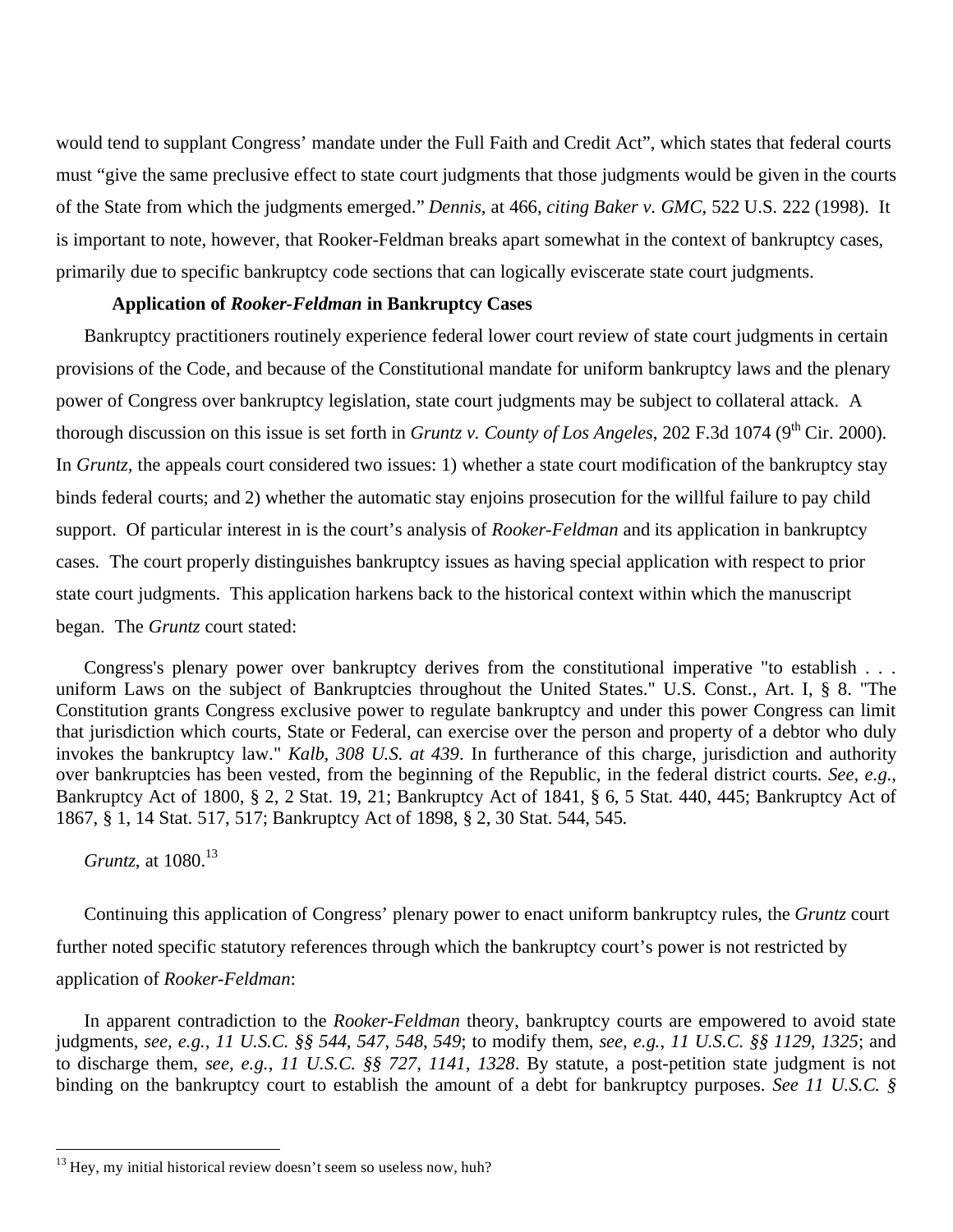*109(e)*; *Slack v. Wilshire Ins. Co. (In re Slack), 187 F.3d 1070, 1073 (9th Cir. 1999)*, *as amended 99 C.D.O.S. 7463, 1999 WL 694990* (Sept. 9, 1999).

*Gruntz*, at 1078.

The court goes on to say, however, that state court judgments that do not specifically fall under the definition of a "core" proceeding may be subject to the *Rooker-Feldman* doctrine. In fact, the *Gruntz* court analyzes the 1984 amendments to the bankruptcy code, which, as stated above, was a result of the *Marathon<sup>14</sup>* decision, effectively striking the heart of the 1978 Code. Distinctions between "core" and "non core" proceedings are key in analyzing the applicability of *Rooker-Feldman* in bankruptcy matters. *Marathon*, the court noted, distinguished between the "restructuring of debtor-creditor relations, which is at the core of the federal bankruptcy power," and "the adjudication of state-created private rights." *Marathon*, at 84. Because of the *Marathon* decision, Congress attempted to specifically distinguish between the above conflicting areas. Thus, the discinction was codified in 28 U.S.C. § 157. In general, a "core proceeding" in bankruptcy is one that "invokes a substantive right provided by title 11 or . . . a proceeding that, by its nature, could arise only in the context of a bankruptcy case." *Wood v. Wood (In re Wood), 825 F.2d 90, 97 (5th Cir. 1987)*. "Non-core proceedings" are those not integral to the restructuring of debtor-creditor relations and not involving a cause of action arising under title 11. *See Windsor Communications Group, Inc. v. Grant (In re Windsor Communications Group), 75 B.R. 713, 721 (E.D. Pa. 1985)*. Out of this codification came the distinction between Article I plenary power (core) and Article III (non-core) exclusive jurisdiction.<sup>15</sup>

# **Automatic Stay**

1

One of the key components of exclusive bankruptcy jurisdiction is the establishment of the automatic stay. This power, codified in 11 U.S.C. § 362, is granted to the bankruptcy courts as a core matter, and the power grants the bankruptcy courts the exclusive right to terminate, annul or modify the stay. 28 U.S.C. § 157(b)(2)(G). The "automatic stay gives the bankruptcy court an opportunity to harmonize the interests of both debtor and creditors while preserving the debtor's assets for repayment and reorganization of his or her obligations." *MacDonald v. MacDonald (In re MacDonald), 755 F.2d 715, 717 (9th Cir. 1985)*. By halting all collection efforts, the stay affords the debtor time to propose a reorganization plan, or simply "to be relieved of the financial pressures that drove him into bankruptcy." *Benedor Corp. v. Conejo Enters., Inc. (In re Conejo Enters.), 96 F.3d 346, 351 (9th Cir. 1996)* (quoting S. Rep. No. 95-989, at 54-55 (1978), *reprinted in* 1978 U.S.C.C.A.N. 5787, 5840-41). The automatic stay also "assures creditors that the debtor's other creditors are not racing to various courthouses to pursue independent remedies to drain the debtor's assets." *Dean v. Trans World* 

<sup>&</sup>lt;sup>14</sup> *Northern Pipeline Construction Co. v. Marathon Pipe Line Co.*, 458 U.S. 50 (1982) <sup>15</sup> Remember my boring recitation on the history of bankruptcy ?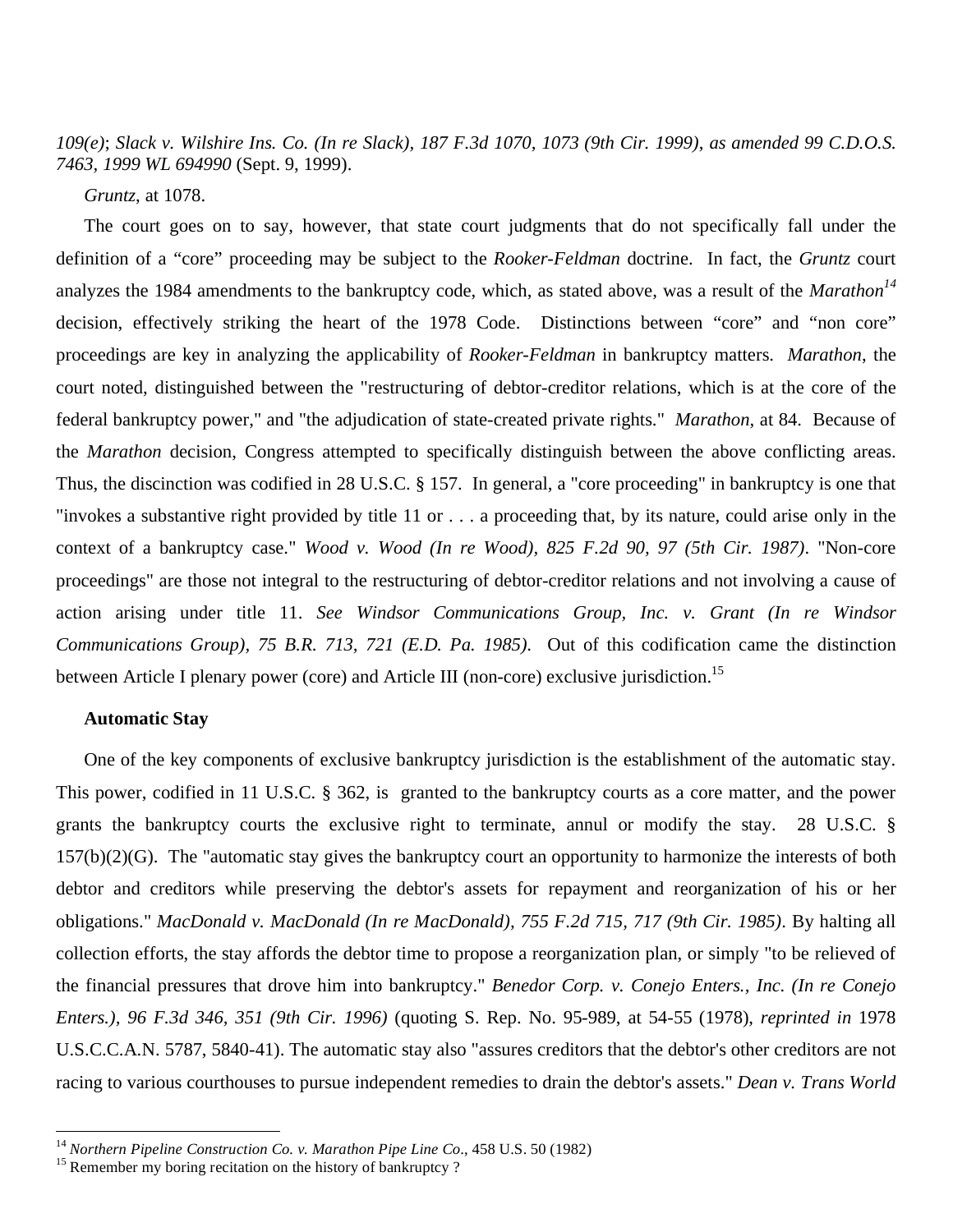*Airlines, Inc., 72 F.3d 754, 755-56 (9th Cir. 1995)*; [\*\*16] *see also* H.R. Rep. No. 95-595, at 340, *reprinted in part in* 1978 U.S.C.C.A.N. 5787, 6297. *Grunz*, at 1081. Because, among other reasons, judicial proceedings in violation of the stay are void *ab initio*, the bankruptcy court is not obligated to extend full faith and credit to such judgments. Infirm judgments are not entitled to full faith and credit in federal courts. *See Kremer v. Chemical Construction Corp., 456 U.S. 461, 482-83, 72 L. Ed. 2d 262, 102 S. Ct. 1883 (1982)* 

This accentuates the importance of the automatic stay in bankruptcy proceedings, especially when state actions are ongoing, or recently terminated, and filing occurs prior to final entry of judgment, with all rights of appeal not yet extinguished. There are a number of cases and decisions that illustrate the issues and how the various bankruptcy courts resolved each.

## **Discharge Injunction – Pending Suit**

#### *In re Hitt 2008 Lexis 1162*

1

In this case, the Debtor was sued by a buyer of the Debtor's former residence, based upon allegations that the Debtor had concealed damage to the residence. Prior to the trial, the Debtor filed a Chapter 7 bankruptcy in the Eastern District of North Carolina. The Debtor failed to adequately notice the plaintiff of his filing through the mailing matrix, listing the caption of the case with the county courthouse's address. There was no dispute that the attorney for the buyer had actual notice of the filing within the objection to dischargeability limitation period. *Hitt*, at 2. The buyer failed to attend the creditor's meeting, and also failed to file an adversary proceeding or even request the stay be modified to allow the civil suit to proceed in state court. *Id*., at 2. The civil suit was placed on inactive status, and after the Debtor received his discharge, the buyer's attorney notified the trial court administrator that the matter needed to return to the active docket. The debtor subsequently filed a motion to reopen the Chapter 7 case for a determination that the continuation of the civil suit was a violation of the discharge injunction in 11 U.S.C.§ 524. *Id*., at 3.

The court's analysis begins with a discussion of 11 U.S.C. § 350 and cites *Toussiant<sup>16</sup>* to establish that the bankruptcy court could maintain jurisdiction of this matter. The court noted that if the Debtor had responded to the litigation, presumably through an amended answer or summary judgment motion, with the affirmative defense of discharge in bankruptcy, jurisdiction would rest in the state court. *Id.* Once it was clear that the bankruptcy court would retain jurisdiction of the matter, the issues for the court were:

1) Whether the debt was dischargeable despite 11 U.S.C. § 523(a)(3) which states that when an individual debtor's particular debt "neither listed nor scheduled under *Section 521(a)(1)* . . . with the

<sup>&</sup>lt;sup>16</sup> *In re Toussiant*, EDNC Case No. 95-01376-8-JRL, has an excellent analysis of bankruptcy court review of state court judgments, and an in-depth analysis of *Rooker-Feldman.*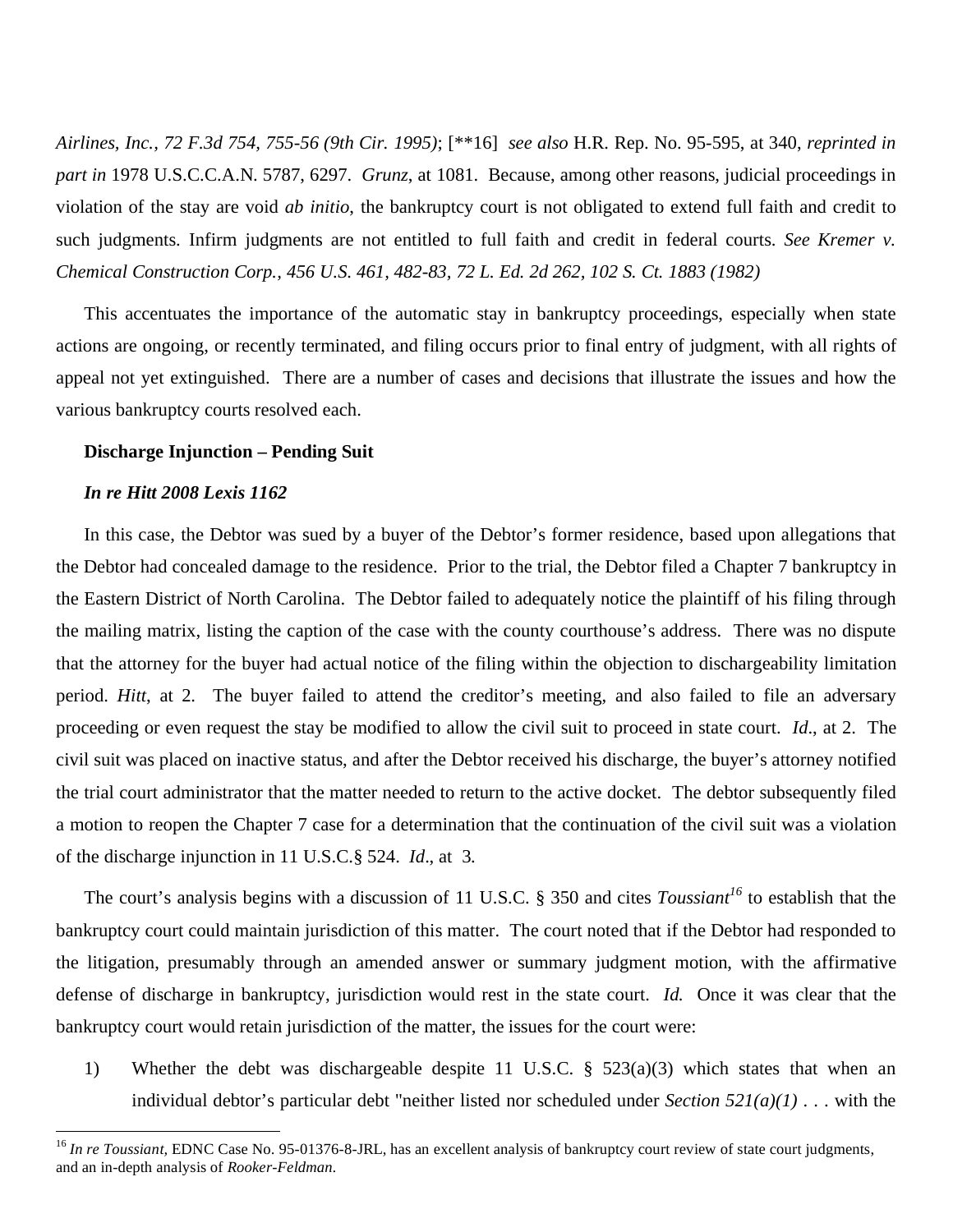name, if known to the debtor, of the creditor to whom such debt is owed in time to permit . . . filing of a proof of claim and timely request for a determination of dischargeability of such debt.

2) Whether the "escape valve" exception to 523(a)(3) applies, which states that if a creditor had notice or actual knowledge of the case in time for such timely filing and request, the debt is discharged;

The court concluded that the notice in the initial filing was not sufficient, but that the notice to buyer's attorney was sufficient to trigger the "escape valve" exception, and therefore the debt was discharged. Another interesting case also dealing with violation of the discharge injunction is the Western District case of *In re Bock*, 297 B.R. 22 (W.D.N.C. 2001). *Bock* involved blatant violation of the discharge injunction, precipitated by unscrupulous counsel for the state court plaintiff.

# **Collateral Estoppel/Default Judgments**

# *Sartin v. Macik***, 535 F.3d 284 (4th Cir. 2008)**

As recently as July of this year, the Fourth Circuit heard arguments regarding the preclusive effect of a default judgment entered for discovery violations on subsequent bankruptcy litigation. At the outset, the court noted that the issue was one of first impression in North Carolina. In *Sartin*, the defendants were attempting to raise capital to start a multi media website called TeamDriver.com. "They hoped that the TeamDriver.com website would grow to accommodate on-line photo galleries, chat areas, a racing retail store, an on-line auction house, and eventually live video and audio feeds providing behind-the-scenes access to races, including 'helmet/hat cams' and 'wide-angle tool box cams.' They also intended to establish an on-line auction site in partnership with eBay that would allow racing teams to 'liquidate their used and damaged racing parts and oneof-a-kind team items' to eagerly awaiting racing fans. *Sartin*, at 284. The defendants elicited funds from investors through proposals showing projections of capital requirements as well as revenues and operating requirements. *Id.* Based upon their projections, the defendants were able to raise over \$200,000 from the plaintiffs.

As could be expected, TeamDriver.com failed before it ever got off the ground. The investors, believing the defendants used the money invested for personal purposes, sued the defendants in state court for a number of claims, including breach of contract, breach of fiduciary duty, constructive fraud, misappropriation, conversion of funds, misrepresentation, and unfair and deceptive trade practices. The defendant Macik filed an answer, but failed to respond to discovery or the state court's order compelling discovery. He subsequently failed to appear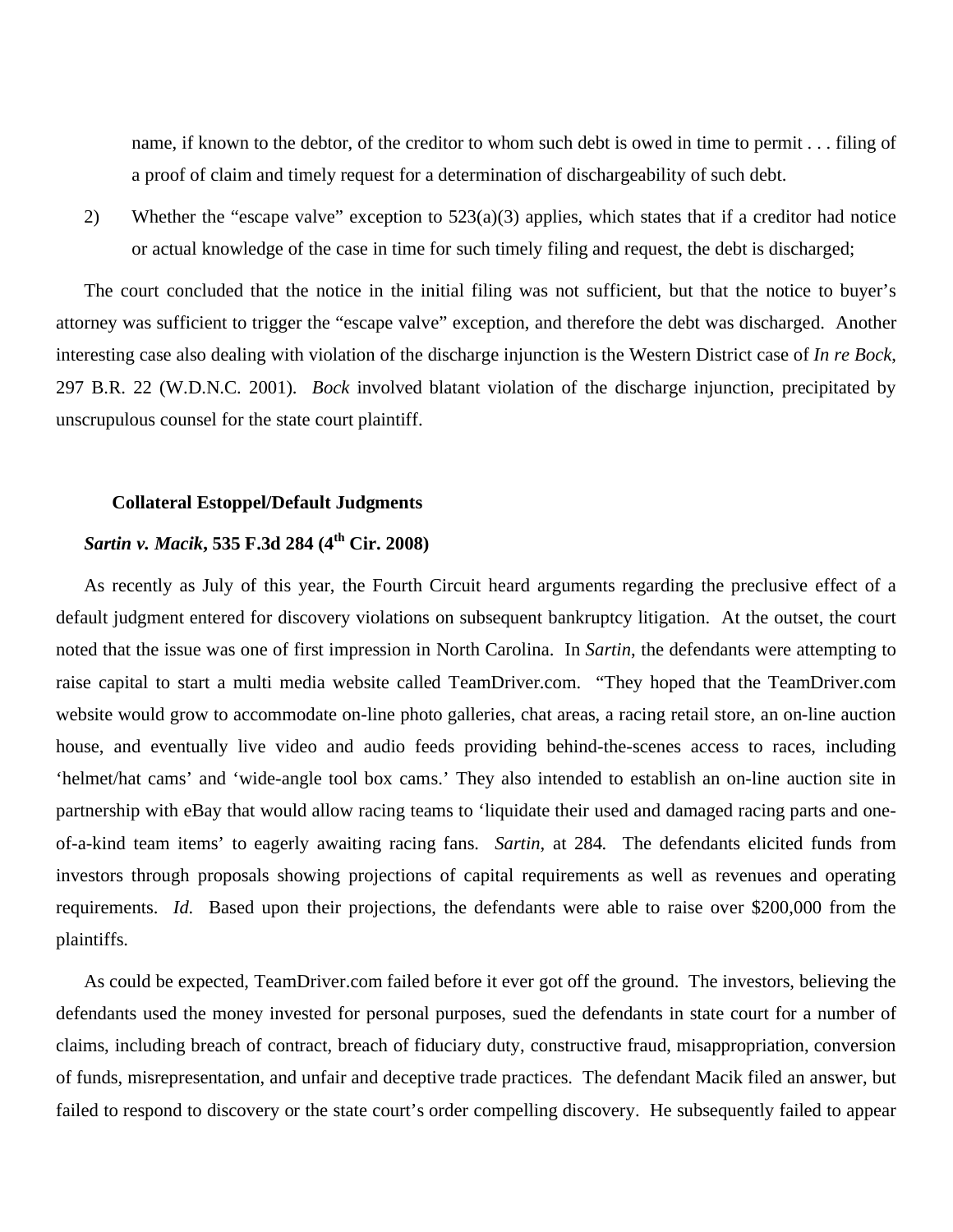at a hearing, and the state court entered judgment against the defendant Macik by default. *Id.* Macik's answer was sticken and judgment was entered, and trebled, for a total judgment against Macik in excess of \$600,000.

Subsequently, Macik and his wife filed a Chapter 7, and the plaintiffs from the state suit filed a dischargeability proceeding, alleging that the state court judgment was nondischargeable under 11 U.S.C. §  $523(a)(2),(4)$  & (6). Applying collateral estoppel principles, the bankruptcy court and district court on appeal agreed that the state court default judgment barred the debtor from arguing that  $523(a)(2)$ , (4), & (6).<sup>17</sup> However, the Fourth Circuit reversed.

The court's analysis begins with the concept that preclusion (collateral estoppel and res judicata) must be determined under the law of the jurisdiction that rendered the judgment – in this case – North Carolina. The court establishes early that res judicata is not an issue in this case, and that collateral estoppel principles will necessarily be applied to decide this case. In order to assert collateral estoppel under North Carolina law, a party must show that the issue in question was identical to an issue actually litigated and necessary to the judgment, that the prior action resulted in a final judgment on the merits, and that the present parties are the same as, or in privity with, the parties to the earlier action. *Sartin*, at 288.

As to the first requirement, the court noted that the North Carolina Supreme Court has held that parties must satisfy four sub-requirements to satisfy the first element of collateral estoppel. They are:

- 1) The issues must be the same as those involved in the prior action;
- 2) The issues must have been raised and actually litigated in the prior action;
- 3) The issues must have been material and relevant to the disposition of the prior action;
- 4) The determination of the issues in the prior action must have been necessary and essential to the resulting judgment;

*Id*., at 288.

 $\overline{a}$ 

The *Sartin* case presents the question of whether North Carolina courts would hold that issues resolved in a default judgment would have been "actually litigated" for purposes of that judgment so that collateral estoppel principles would apply. This is an issue of first impression in North Carolina, and the court relied on the *Restatement (Second) of Judgments 27*, which North Carolina Supreme Court relied upon when determining

<sup>&</sup>lt;sup>17</sup> It is interesting to note that the Fourth Circuit stated that this was not a *Rooker-Feldman* case, primarily because Macik did not seek to have the state court judgment overturned, and the bankruptcy court's reference to *Rooker-Feldman* was not accurate because of the *Exxon* decision, making clear that the doctrine only bars collateral attacks on state court judgments; it does not supplant the normal rules of preclusion. Instead, the court noted, the rules of preclusion govern whether a litigant may, in a bankruptcy proceeding, revisit an issue previously addressed in a state court action. Satin, at 287 (footnote 1)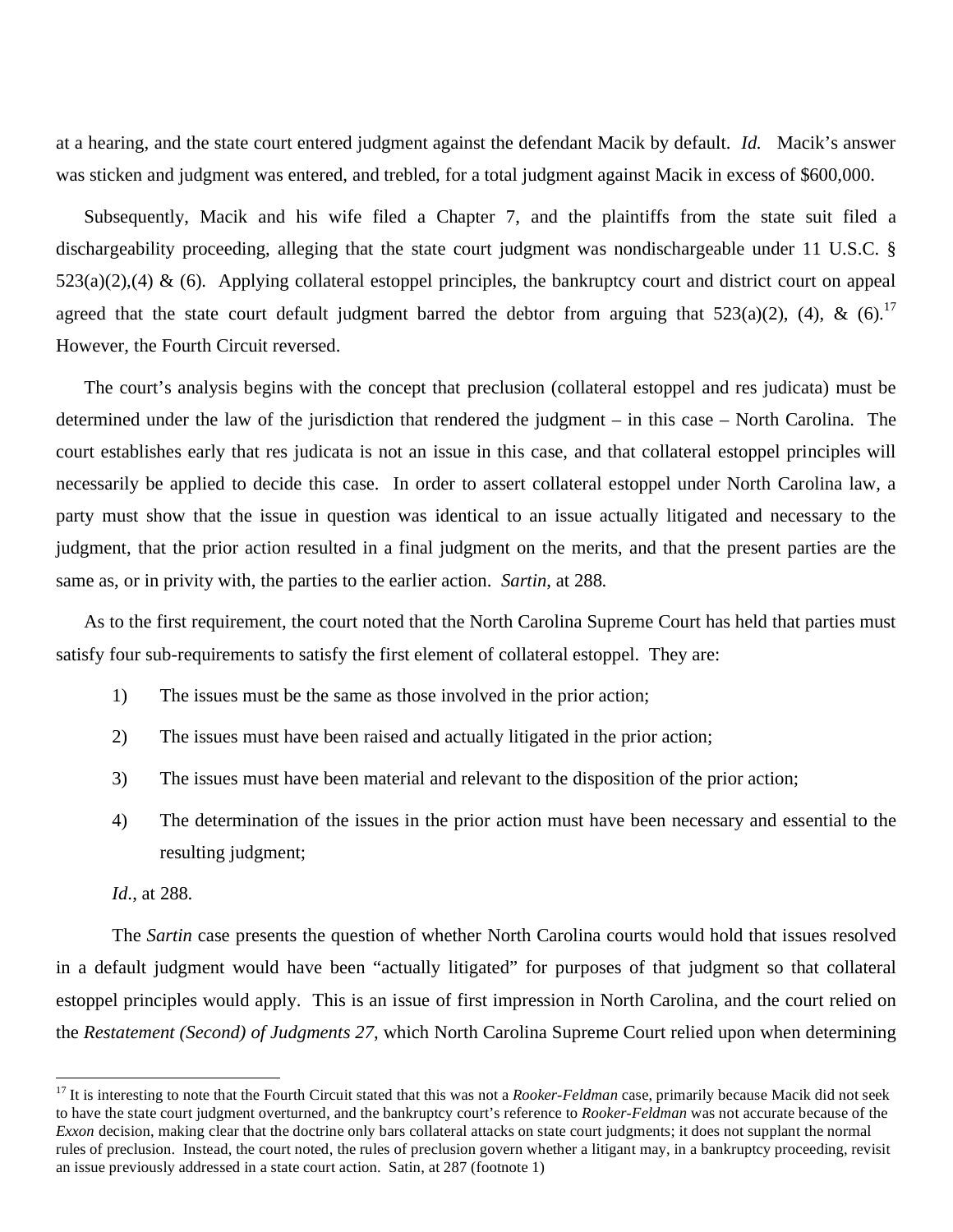the preclusion principles used in its decisions. The *Restatement* comments that in cases of judgments by confession, consent or default, none of the issues are actually litigated, and therefore collateral estoppel principles do not apply in such cases. *Id.* Therefore, the Fourth Circuit held that the judgment did not have collateral estoppel effect with respect to the subsequent dischargeability proceeding in Macik's bankruptcy case. The dissent was concerned that the ruling regarding this default judgment, being based upon a sanction for refusing to comply with court orders, was providing the debtor a "second bite at the apple" and potentially rewarding the debtor for his bad acts. *Id.*, at 294.

*Sartin* establishes that in order to give preclusive effect of state court orders, the elements of collateral estoppel or res judicata must be clearly established, but leave open the possibility that in certain circumstances, default judgments entered as sanctions could be viewed differently.

#### **Summary Ejectment/Land Sales Contract/Automatic Stay**

#### *In re Smith***, 08-00452-8-JRL (March 31, 2008)**

The debtor, Tonya Smith, filed a chapter 13 petition on the eve of the enforcement of an ejectment order pursuant to an attempt by a contracting party who alleged that the land sales agreement entered between the parties was in default, which, pursuant to the agreement, triggered an eviction action. The creditor filed the action, an order was entered by the magistrate for ejectment, and the Debtor did not appeal the judgment. Approximately 90 days later, the Debtor filed bankruptcy.

Creditor filed a motion for relief from stay, citing the ejectment order, from which no appeal was taken, requesting the court lift the stay to allow the creditor to take possession of the real estate. The Debtor argued that enforcement of the ejectment order is inappropriate because the order is void since the ejectment order failed to allow Debtor to exercise her right of redemption under state law. According to North Carolina law, parties to a land sales installment contract are treated as mortgagor and mortgagee, *Brannock v. Fletcher* 155 S.E.2d 532, 539 (N.C. 1967), and the mortgagor has an equitable right to redeem its interest under the contract to prevent foreclosure. *Anderson v. Moore*, 63 S.E.2d 641, 644 (N.C. 1951). The court further cited *Lamberth v. McDaniel*, 506 S.E.2d 295 (N.C. App. 1998) which holds that the right of redemption may not be waived by contract.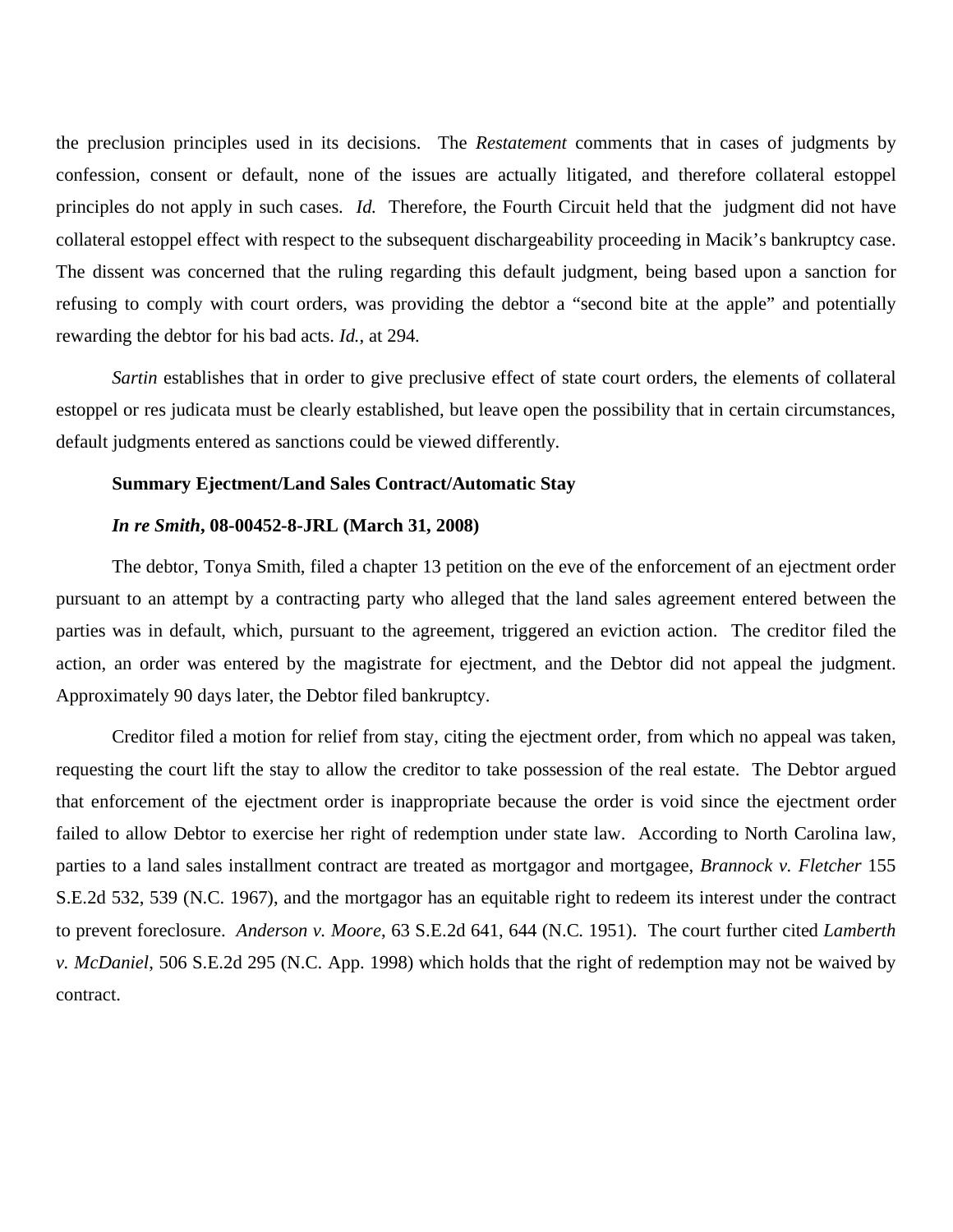The court then found that a mortgagor may not be evicted by summary ejectment, even if the land sales installment contract provided for ejectment upon default. Because the debtor could not be evicted by summary judgment, the creditor's motion for relief from stay was denied.<sup>18</sup>

# **Statutory Liens/Judicial Lien Avoidance**

#### *In re High***, Case No.: 05-02076-5-ATS**

 $\overline{a}$ 

The bankruptcy court held a hearing on the Debtors' motion to avoid a materialmen's lien pursuant to 11 U.S.C. § 522(f)(1)(A). The debtors filed their bankruptcy petition under Chapter 7 on May 19, 2005. Wellbuilt Construction Co. filed a claim of lien, perfecting said claim as required under N.C.G.S. § 44A-1 et seq. The lien, in the amount of \$33,234.04, derives from Wellbuilt's providing labor and materials for an addition to the Debtors' home. The Debtors characterize the lien as a judicial lien that impairs their homestead exemption under N.C.G.S. § 1C-1601(a)(1).

The court analyzed the value of the residence, added all mortgages and liens along with the exemptions available and determined that the three mortgage liens exceeded the value of the residence, without even adding in the exemptions or the challenged lien. The court recognized that North Carolina law applied to the court's analysis of the nature and validity of the lien, and further set forth the requirements for affixing a valid materialmen's lien on real estate. After finding that Wellbuilt followed all statutory procedures, including the filing of a suit to perfect the lien. The Highs' bankruptcy filing halted the perfection process, and no judgment was entered.

The issue before the court was to determine whether the lien of Wellbuilt was a judicial lien, since the only liens that can be avoided under 522(f) are judicial liens (other than non-purchase money non-possessory liens on personal property). The court held that the Wellbuilt lien is a statutory lien and not a judicial lien and therefore it could not be avoided. The argument of the Highs revolved around the nature of the process to perfect the lien, in that it required a judicial process to "perfect" the lien. The court held that the "judicial process necessary to enforce the lien does not change the original nature of the lien itself." *Citing, In re Chambers*, 264 B.R. 818, 822 (Bankr. N.D.W. Va. 2001). The definition of a lien "turns on how the lien was created." 2 *Collier on Bankruptcy* ¶ 101.36. *In re Strother*, 2005 WL 1862417 at \*1 (10<sup>th</sup> Cir. BAP 2005)

 $18$  It is interesting to note that the court did not discuss preclusion in the context of affording Full Faith and Credit to the state court ejectment order, or that *Toussaint* principles should apply. The question remains whether the bankruptcy should have lifted the stay out of acknowledgement of the order, even if it was erroneously decided; presumably the magistrate did not consider whether the debtor's "equitable right of redemption" was cut off, however, the failure of Debtor to appeal the order or even raise that issue should have eliminated the redemption from consideration. The creditor filed a notice of appeal, as well as a subsequent motion for relief for failure to maintain post-petition payments and for cancellation of insurance due to the poor condition of the property. The case was dismissed in July 2008.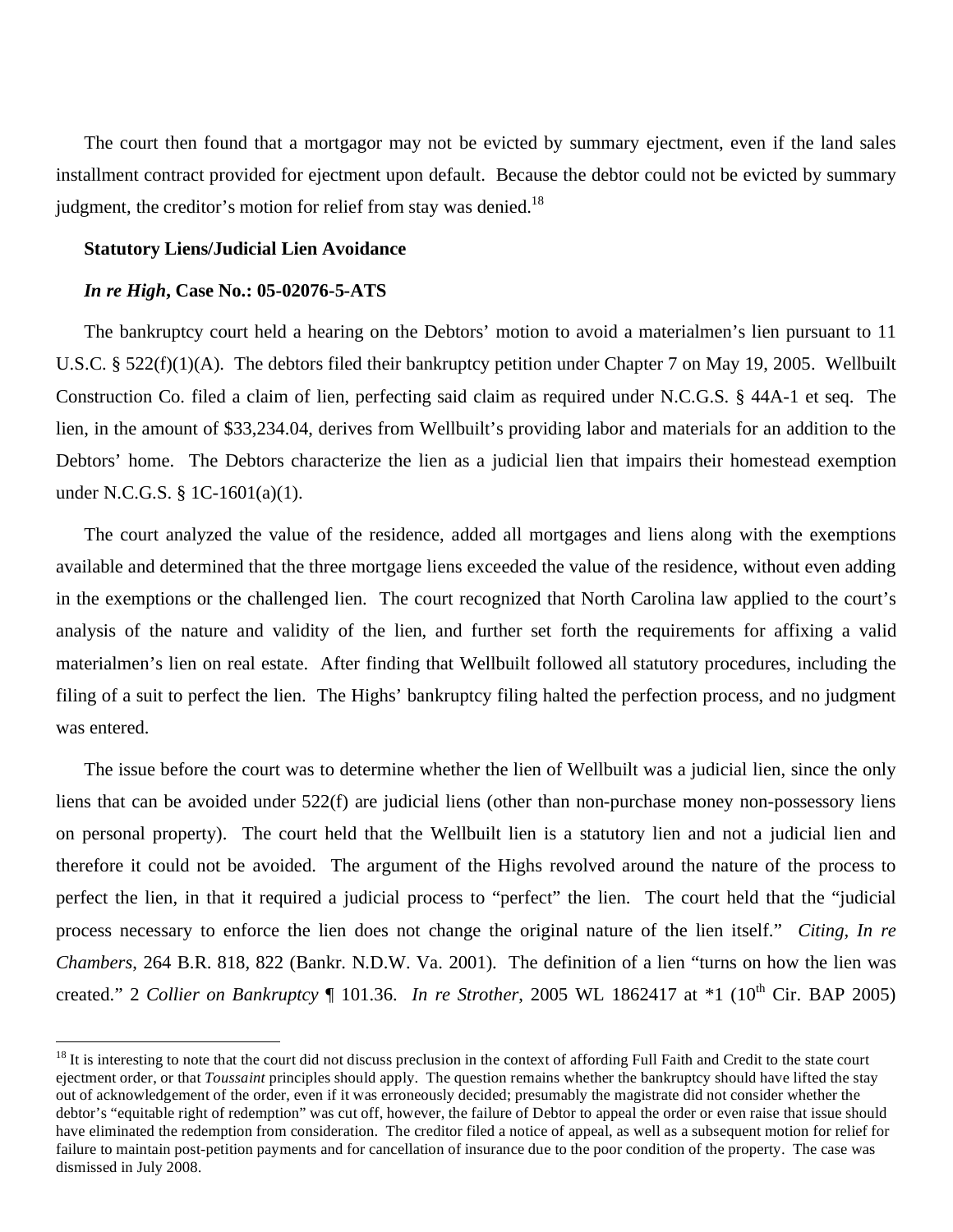emphasized that statutory liens and judicial liens are mutually exclusive, and "only judicial liens are subject to avoidance under § 522(f)(1)(A)." In dicta, the court in *In re Richardson*, 224 B.R. 804, 809-10 (N.D. Ok. 1998), explained that bankruptcy rather than state law controls what types of liens may be avoided, and that bankruptcy law excludes mortgages, tax liens, and materialmens liens.

# **DOMESTIC AND FAMILY LAW**

There are few areas of state law that are more emotionally charged than those regarding divorce, separation, property settlement and support issues. Of course, because of this, there are a number of areas where a bankruptcy case can cross into the realm of a domestic case, and vice-versa. From claim priorities, to property of the estate determinations, to the status of separation agreements and divorce orders containing property division mandates, the state law regarding domestic matters and federal bankruptcy law can create a number of difficult results. At this point, the manuscript will highlight a number of different statutory provisions in the code that can alter the rights of parties to domestic orders.

It is important to note that the 2005 amendments elevated domestic support obligations to a place of particular importance. A primary example of this is domestic support obligations receiving administrative claim status equal with trustees in 11 U.S.C.  $\S 507(a)(1)$ . Many savvy domestic law practitioners that understand the relationship between bankruptcy and domestic law will adjust language in their documents, whether it is a separation agreement or equitable distribution/support order to be read as domestic support obligations to take advantage of favorable treatment if one of the parties files bankruptcy. More often than not, there is a bankruptcy filing in the midst of a domestic case, complicating the parties' status of their property and rights and responsibilities of each.

# **Property of the Estate 11 U.S.C. § 541**

Under North Carolina law, the "rights of the parties to an equitable distribution of marital property and divisible property are a species of common ownership, the rights of the respective parties vesting at the time of the parties' separation." N.C. Gen. Stat. §50-20(k). *See* Brown v. Brown, 136 N.C.App. 331, 524 S.E.2d 89, *reversed and remanded on other grounds*, 539 S.E.2d 621 N.C. 353 N.C. 220 (2000)(equitable distribution rights abate if spouse dies prior to divorce). This provision has been held not to create an interest in specific property as of the date of separation, but only a right to the equitable distribution of the property, whatever a court should determine that property is. Wilson v. Wilson, 73 N.C.App. 96, 325 S.E.2d, *disc. rev. denied*, 314 N.C. 121, 332 S.E.2d 490 (1985). This right to equitable distribution is sufficient to make out an unsecured claim of the nondebtor spouse. *See* Perlow v. Perlow, 128 B.R. 412 (E.D.N.C. 1991). Nonetheless, under N.C. Gen. Stat. §50-20, an equitable distribution agreement or order may be entered prior to divorce.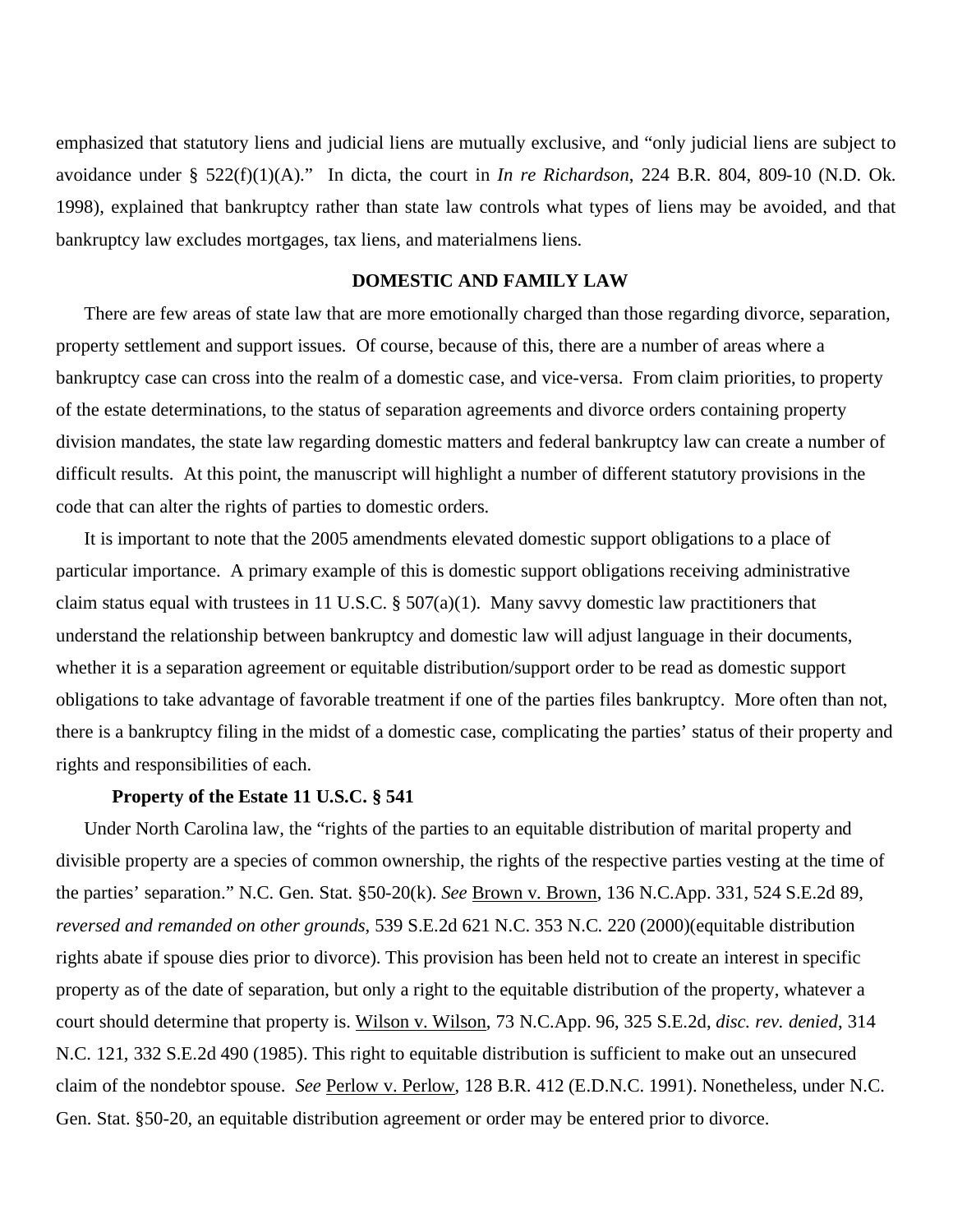Therefore, it appears that the debtor's right to an equitable distribution of marital property may be property of the estate if the debtor is separated or separates from his or her spouse within 180 days of the filing date under 11 U.S.C. §541(a)(1). The date of separation is when the right to equitable distribution of marital property vests. N.C.G.S. § 50-20(k). *See* Wilson v. Wilson, 73 N.C.App. 96, 99, 325 S.E.2d 668, 670 (1985). The property in which the debtor has an interest is the chose of action for equitable distribution. Proceeds of the equitable distribution action are the rights in specific marital property. 11 U.S.C.  $\S 541(a)(6)$ . This language is nonetheless somewhat contrary to 11 U.S.C. §541(5), which seems to contemplate that entering into a binding agreement or the entry of an interlocutory or final divorce decree is the point of time that triggers the 180 day limitation. 11 U.S.C. §541(a)(5)(B).

 A right to property division is troublesome in North Carolina in that state law does not provide for the vesting of rights in any particular property of the spouses at the time of separation, only a vesting of the right to distribution. *See* N.C.G.S. §§ 50-20(b) and (k), Perlow v. Perlow, 128 B.R. 412, 415 (E.D.N.C. 1991), Halverson v. Halverson (In re Halverson), 151 B.R. 358, 362-63 (M.D.N.C. 1993), Hearndon v. Hearndon, 132 N.C.App. 98, 510 S.E.2d 183 (1999), Justice v. Justice, 123 N.C.App. 733, 475 S.E.2d 225 (1996), Hagler v. Hagler , 319 N.C. 287, 290, 354 S.E.2d 228, 232 (1987), Wilson v. Wilson, 73 N.C.App. 96, 99, 325 S.E.2d 668, 670 (1985). Therefore, it is difficult for the nonfiling spouse to assert a property interest in particular marital property when the division has not been effected prior to the bankruptcy filing.

 In the Eastern District of North Carolina, it appears that a valid Qualified Domestic Relations Order ("QDRO") is necessary to effectuate a property right of the non-spouse in a retirement plan. Martel v. Zeitler, 213 B.R. 457 (Bankr. E.D.N.C. 1997), *but see* Walston v. Walston, 190 B.R. 66, 67 (E.D.N.C. 1995)(nondebtor spouse has property interest in vested military benefits). A nonfiling spouse may be particularly affected by a bankruptcy that intervenes between the time that a state court has awarded a portion of the debtor's pension benefits to the nonfiling spouse and *before* the order was actually entered. *See* Martel v. Zeitler (In re Zeitler), 213 B.R. 457 (Bankr. E.D.N.C. 1997), Gendreau v. Gendreau (In re Gendreau), 122 F.3d 815 (9th Cir. 1997), Long v. Donahue (In re Long), 148 B.R. 904 (Bankr. W.D. Mo. 1992). Under the court's holding in Martel v. Zeitler, 213 B.R. 457 (Bankr. E.D.N.C. 1997), if a QDRO has not been entered prior to the filing of the bankruptcy case, the nonfiling spouse's right to the division of the retirement will be an unsecured claim against the debtor that can be modified. A distinction will be made, however, between the right to obtain disbursements from the retirement plan pre-petition or the nondebtor spouse's right to obtain payments from the plan postpetition. The prepetition claims are subject to a discharge. The postpetition claims are deemed to be postpetition claims and are not discharged and may be perfected by means of a QDRO.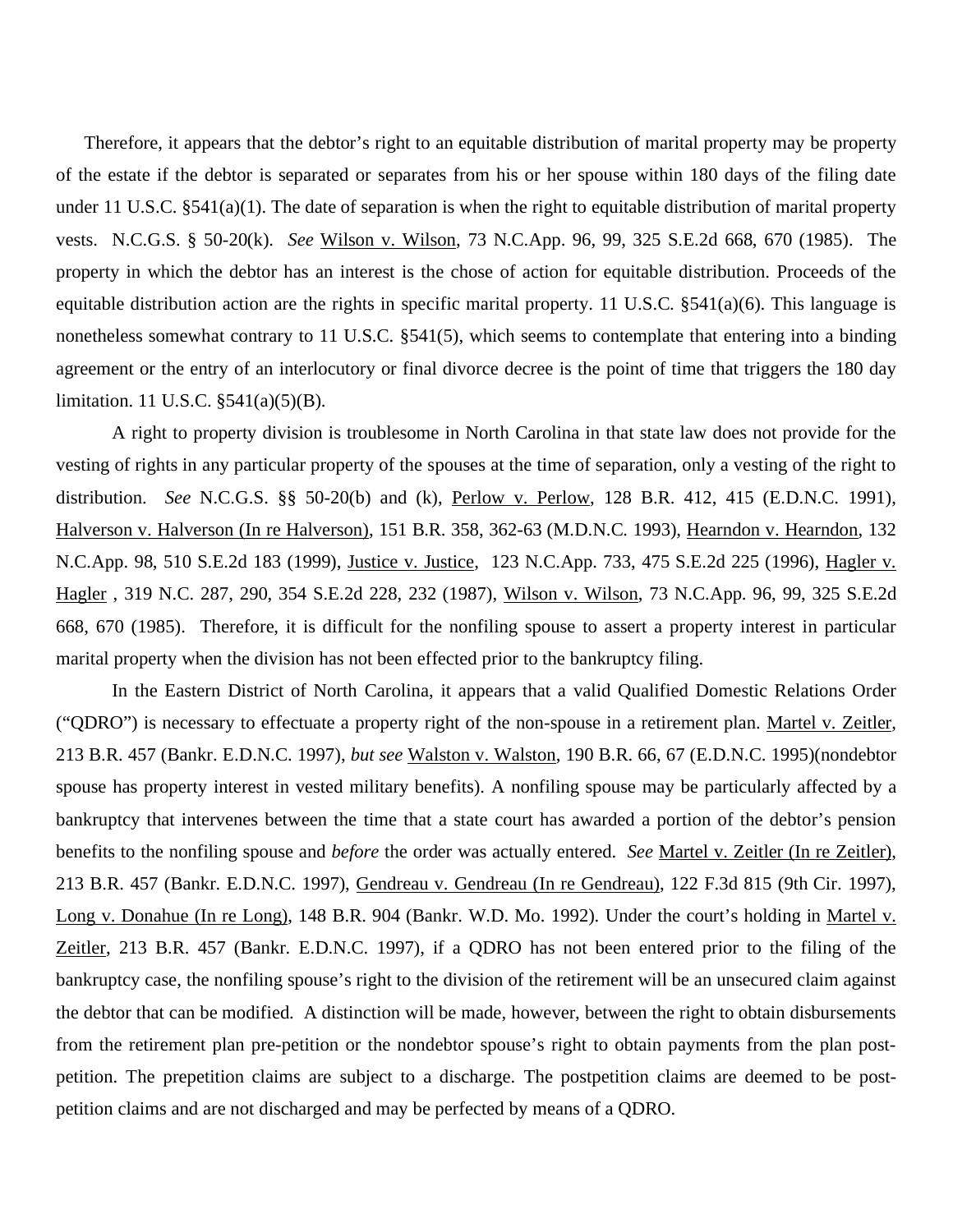Some courts have held that the nonfiling spouse has an equitable interest in the right to obtain a QDRO based in the pre-bankruptcy division of the pension, that could not be modified by the bankruptcy filing. *See* Long v. Donahue (In re Long), 148 B.R. 904 (Bankr. W.D. Mo. 1992), Gendreau v. Gendreau (In re Gendreau), 122 F.3d 815 (B.A.P. 9th Cir. 1997) (bankruptcy cannot eradicate right of ex-wife to obtain a QDRO).

# **Exemption Rights**

A debtor is able to "exempt" property from the bankruptcy estate that otherwise would be liquidated by the trustee to pay the allowed claims of creditors. 11 U.S.C. §522(b). North Carolina has opted out of the federal bankruptcy exemptions, such that debtors who are residents of North Carolina are entitled to use exemptions available under North Carolina law to protect their property. N.C.G.S. § 1C-1601(f). *See also* In re McQueen, 196 B.R. 31 (E.D.N.C. 1995), In re Banks, 22 B.R. 891 (Bankr. W.D.N.C. 1982), In re Laues, 90 B.R. 158 (Bankr. E.D.N.C. 1984).

In North Carolina, the general basis for exemptions is found in N.C.G.S. §1C-1601, which is the same basis for exemptions of property from execution in the collection of judgments. This statute also makes reference to exemptions available under the North Carolina Constitution. *See* N.C. Gen. Stat. §1C-1601(c).

Under the North Carolina statute, the exemptions found in N.C.G.S. §1C-1601 do not apply to an execution related to a child support, alimony or, distributive award under N.C.G.S. Chapter 50. N.C.G.S. §1C-1601(e)(9). Therefore, one can argue that a spouse with an order for child support, alimony or distributive award could theoretically object to a debtor's chapter 11, 12, or 13 plan that attempts to pay less that the full amount of his or her claim (especially if the otherwise exempt property would pay the claim in full).

 Exemptions are claimed in all cases filed under the Bankruptcy Code, but they are generally only directly applicable to remove property from the estate in Chapter 7 cases, because the debtor will often file a chapter 11, 12 or 13 to retain property of the estate that is not exempt under a confirmed plan by proposing to pay unsecured creditors more than the liquidation value of the property. However, exemptions will apply in the context of Chapter 11, 12, and 13 cases to limit liquidation value. *See, e.g.,* Summerlin v. Summerlin, (In re Summerlin), 26 B.R. 875 (Bankr. E.D.N.C. 1983)(court determined that spouse may pursue exempt property to collect alimony under 11 U.S.C. §362(b)(2)).

In In re Hortsman, 276 B.R. 80 (EDNC 2002), Trustee objected to the W use of her wild card exemption for a vehicle titled in H name. The court held that the W debtor could not claim an exemption in H's vehicle. Debtors argued that the vehicle, although titled only in H name, was marital property and cited N.C. Gen Stat. 50-20(2001). The court ruled that claims for equitable distribution of property under N.C. Gen. Stat.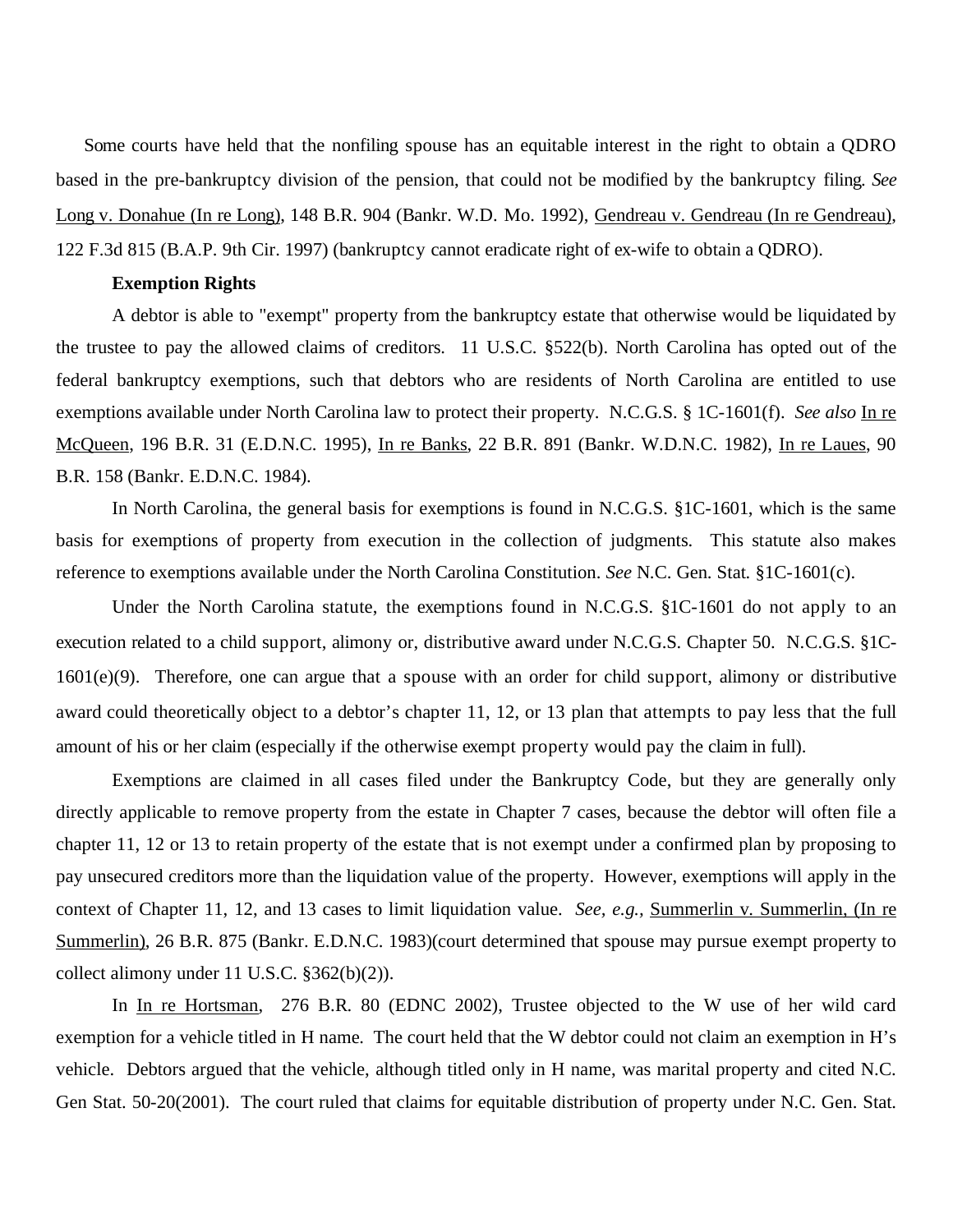§ 50-20 (2001) were made in a specific, statutory context that could not appropriately provide a basis on which to consider the application of standard bankruptcy exemptions.

If the debtor does not claim exemptions, a dependent of the debtor may claim exemptions on behalf of the debtor to protect property from liquidation by the trustee. 11 U.S.C. §522(l), Fed. R. Bankr. P. 4003(a). "Dependent" includes the debtor's spouse, whether or not the spouse is actually dependent. 11 U.S.C.  $\S522(a)(1)$ . Although it may be somewhat difficult to argue that an ex-spouse qualifies as a dependent unless he or she is receiving alimony or child support, an estranged and not yet divorced spouse does qualify as a dependent. *See* In re Crouch, 33 B.R. 271 (Bankr. E.D.N.C. 1983), Summerlin v. Summerlin (In re Summerlin), 26 B.R. 875, 877-78 (Bankr. E.D.N.C. 1983).

The dependent must file exemptions within thirty (30) days after the expiration of the deadline for the debtor to serve his or her exemptions, Fed.R.Bankr.P. 4003(a), which is the deadline for filing the bankruptcy schedules. *See* Fed. R. Bankr. P. 1007, 4003. The trustee or a creditor may object to the exemptions claimed by the debtor or the debtor's dependent. Fed.R.Bankr.P. 4003(b).

 The bankruptcy court for the Eastern District of North Carolina has ruled that the debtor's estranged spouse was entitled to amend the debtor's exemptions to cover six parcels of land owned by the debtor and his spouse as tenants by the entirety. In re Crouch, 33 B.R. 271 (Bankr. E.D.N.C. 1983). The debtor did not exempt any real property on his schedules, and his spouse moved to amend the exemptions to include all the real estate. The objections of the trustee and debtor to the amendment were overruled by the bankruptcy court, which held that the debtor had the first right to file the exemptions but must do so in good faith and without intent to circumvent his obligations of spousal support. When the debtor has not met his support obligations and has claimed inadequate exemptions, the spouse should be allowed to supplement the exemptions as long as the additional exemptions do not unduly prejudice the debtor. In re Crouch, 33 B.R. at 274. *But see* Burman v. Homan (In re Homan), 112 B.R. 356, 359-60 (B.A.P. 9th Cir. 1989)(debtor has exclusive right to claim exemptions in estate property; §522(l) does not allow supplementation of exemption list by dependent and if it did, supplemental exemptions would need to be consistent with those claimed by debtor).

# **Judicial Liens and Exemptions**

In claiming exemptions, the debtor may avoid judicial liens against property, similar to his or her ability to protect property in an execution on a judgment. 11 U.S.C. §522(f). However, the debtor may not avoid judicial liens securing a debt to a spouse, former spouse, or child of the debtor, for alimony to, maintenance for, or support of such spouse or child, in connection with a separation agreement, divorce decree or other order of a court of record, determination made in accordance with State or territorial law by a governmental unit, or property settlement agreement; and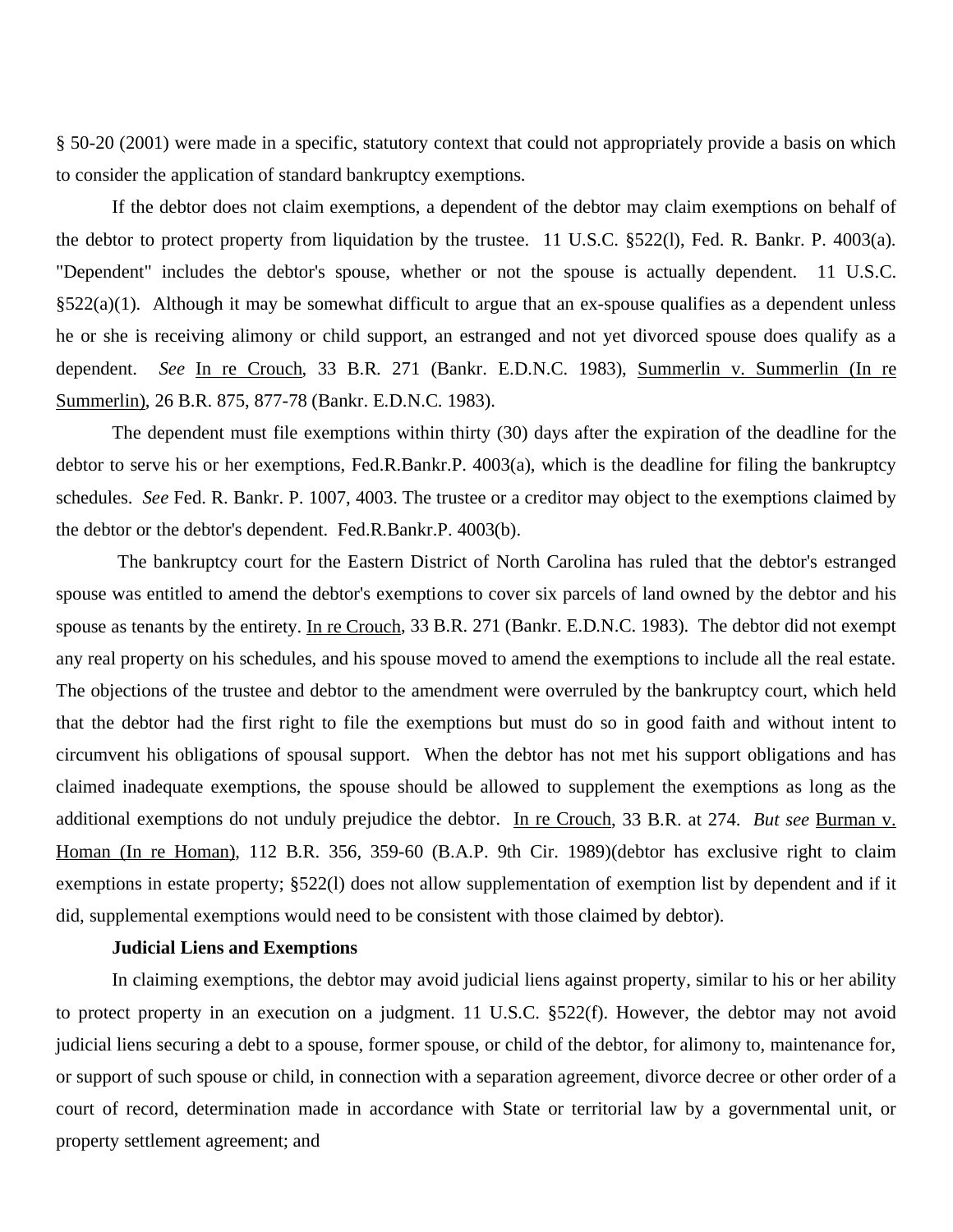- to the extent that such debt—
	- is not assigned to another entity, voluntarily, by operation of law, or otherwise; and
	- includes a liability designated as alimony, maintenance, or support, unless such liability is actually in the nature of alimony, maintenance or support.

 A judicial lien is ordered and entered by the court and is not merely the result of a consensual agreement. The definition of a judicial lien, however, most likely includes a judgment entered by confession or consent and an order incorporating a settlement agreement. *See* In re Wells, 139 B.R. 255 (Bankr. D. N.M. 1992) (lien arising under decree incorporating settlement agreement is a judicial lien). A consensual lien securing a property settlement or division is not avoidable under  $\S522(f)$ . A lien can be avoided under 11 U.S.C. § 522(f)(1) only if the debtor possessed an interest in the property before the lien affixes to it. Where the debtor obtained additional rights in the property at the same time the lien attached to the property, then the lien cannot be avoided. Farrey v. Sanderfoot, 500 U.S. 291, 111 S.Ct. 1825, 114 L.Ed.2d 337 (1991). For instance, a lien in the debtor's residence securing a property division obligation to the nondebtor spouse will not be avoidable if the nondebtor spouse transferred her interest in the residence to the debtor simultaneously with the transfer of the lien.

 Furthermore, the debtor cannot avoid a lien to claim an exemption based on the character of the property if the lien was in existence before the property acquired its exemptible character. Owen v. Owen, 500 U.S. 305, 111 S.Ct. 1833, 114 L.Ed.2d 350 (1991). This case involved a judgment lien in favor of the nonfiling spouse in property where the debtor, after receiving the property, used the property as his homestead. The debtor was not permitted to use §522(f) to avoid the lien because the lien attached before the property was eligible for the homestead exemption.

Judicial liens securing debt for property settlements may be avoided by the debtor to the extent necessary to claim his or her exemption. This results in a spiraling conundrum, since the state exemptions are in any case subject to an execution related to a child support, alimony or, distributive award under N.C. Gen. Stat. Chapter 50. N.C. Gen. Stat. §1C-1601(e)(9). However, since N.C. Gen. Stat. §1C-1601(e) also provides other exceptions to the applicability of the exemptions, avoiding a lien securing equitable distribution obligations may allow other "non-exemptable" claims to share in the exempted property.

# **Secured Claims**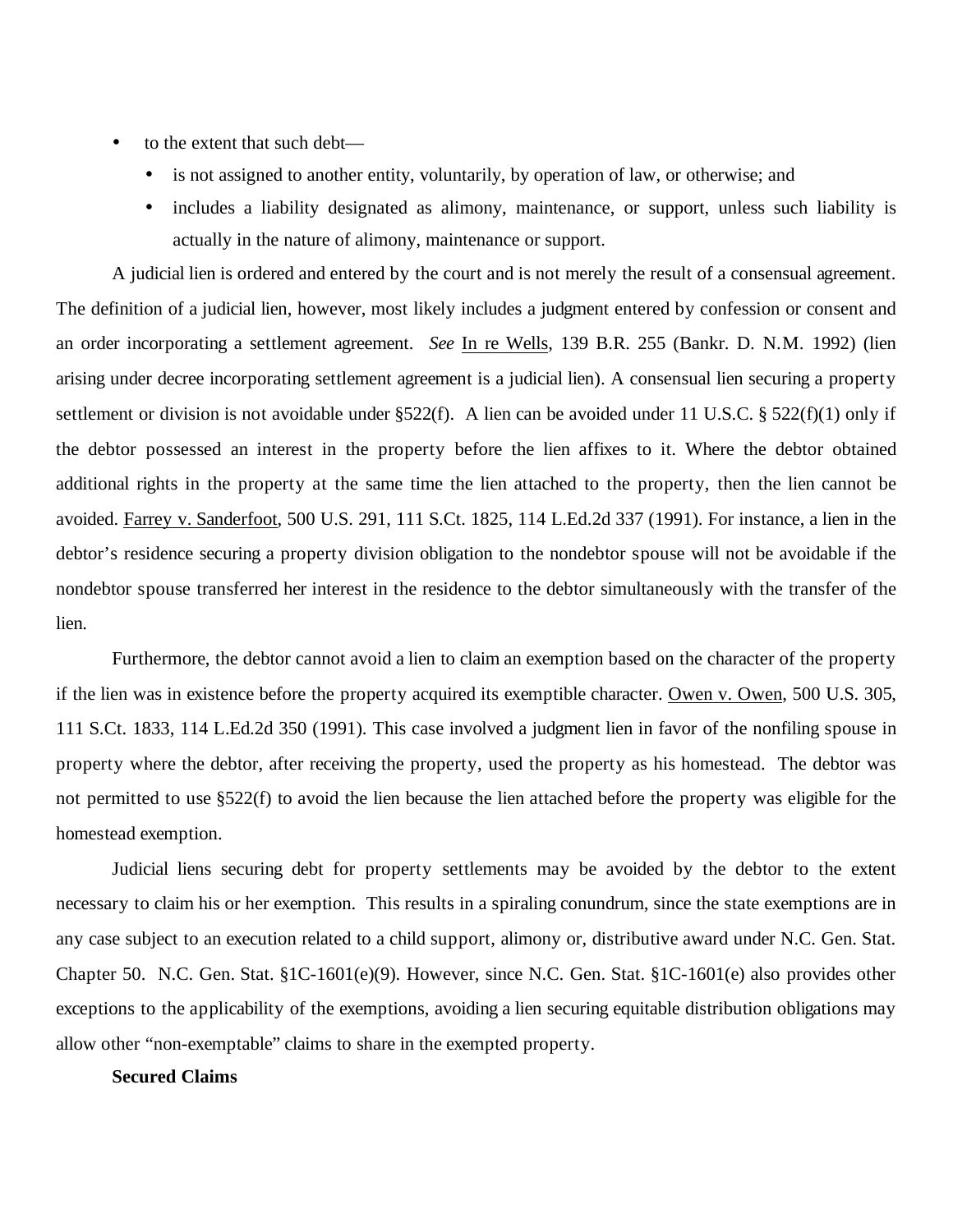Under N.C. Gen. Stat. §50-20(h), a party to an equitable distribution action may file a notice of *lis pendens* against real property alleged to be marital property or divisible property. The *lis pendens* has the effect of putting the world on notice of the spouse's claims in the property.

The Bankruptcy Courts have often seized on the nonfiling spouse's failure to file a *lis pendens* in finding that an equitable distribution claim is an unsecured claim. Although a bankruptcy trustee has certain "strong arm" powers under 11 U.S.C. §544 that enables the trustee to avoid certain transfers, his avoidance powers under that section are limited to those available to a bona fide purchaser of real property. 11 U.S.C.  $\S 544(a)(3)$ . Because a *lis pendens* is effective notice as against a *bona fide* purchaser, the trustee's interest in the real property will be subject to the interest of the nonfiling spouse in the property. *See* Walston v. Walston, 190 B.R. 66, 67 (E.D.N.C. 1995)(characterizing the outcome in Perlow v. Perlow, 128 B.R. 412, 415 (E.D.N.C. 1991), as resulting from "Mrs. Perlow's failure to file a *lis pendens* or obtain an execution lien on personal property").

Secured claims in a domestic context may also result from consensual liens, such as liens granted to secure property division or alimony in a separation agreement.

#### **Preference Avoidance**

The trustee has the power to avoid prepetition transfers of property or liens that benefited one particular creditor to the detriment of the others under the preference statute, 11 U.S.C. § 547. Among the statutory defenses available to creditors is that "(t)he transfer that is made by the debtor was a bona fide payment to a spouse, former spouse, or child for alimony, maintenance, or support that is in connection with a separation agreement, divorce decree, or court order, but not to the extent that the debt is assigned to another entity, whether voluntarily, by operation of law, or otherwise; or includes a liability designated as alimony, maintenance, or support unless such liability is actually in the nature of alimony, maintenance, or support. 11 U.S.C. §547(c)(7). A transfer made related to a property settlement or division does not receive the special protection afforded to support creditors.

However, at least one court has found that property transferred under a divorce judgment cannot be a preference because it is not "on account of antecedent debt"; transfers in consideration for marital rights do not give rise to a "right of payment" or equitable remedy for "breach of performance". In re Haskell, 1998 W.L. 809520 (Bankr. N.D. Ill. 1998), *see* 11 U.S.C. §101(5); *accord, see* In re Hope, 231 B.R. 403 (Bankr. D. Dist.Col. 1999)(entireties property).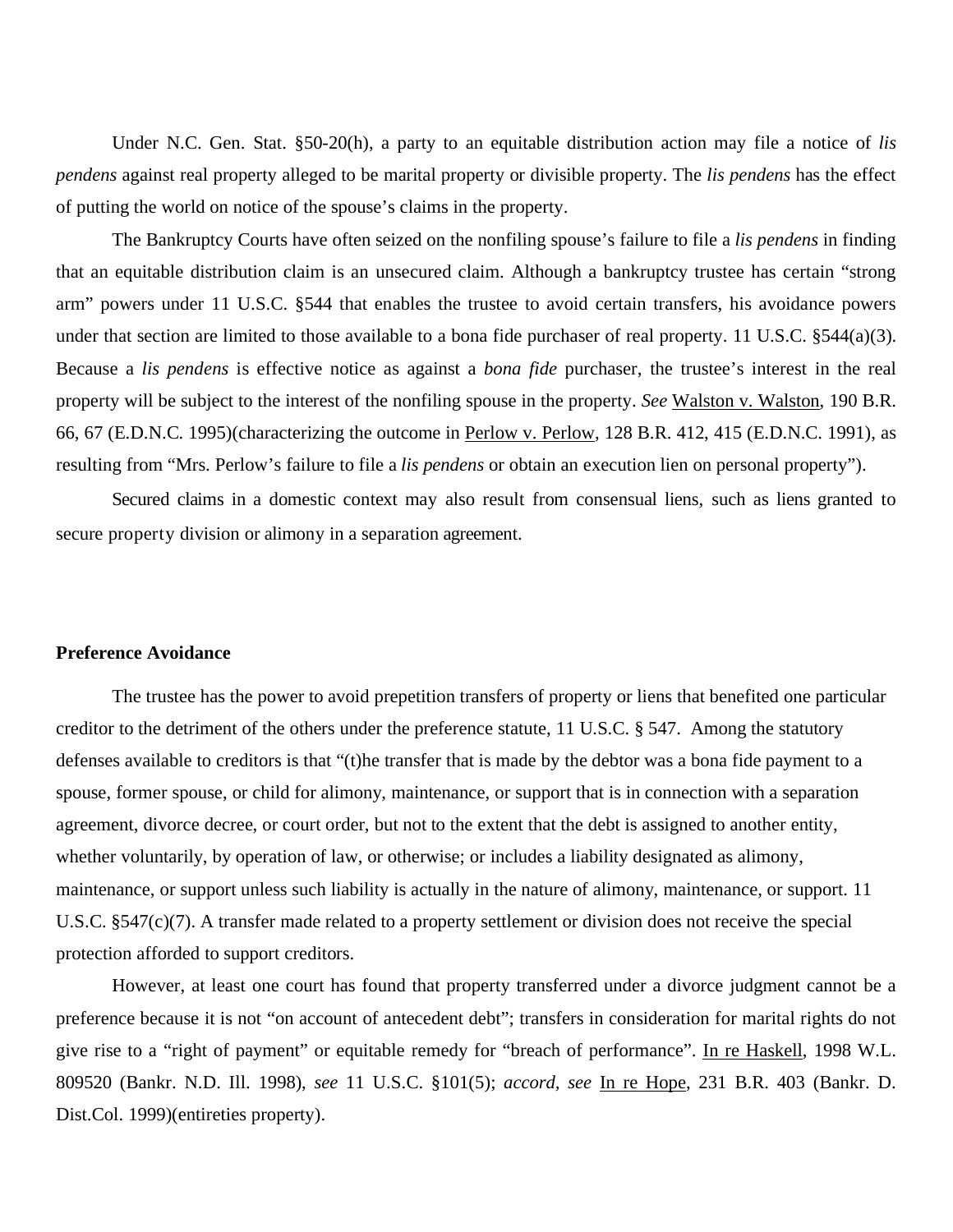In In re Wallace, 66 B.R. 834 (Bankr. E.D.Mo. 1986), the Bankruptcy Court held that the division of pension plans that would not have been property of the estate cannot be preferential transfers of fraudulent transfers under the Bankruptcy Code.

# **Settlement Agreement as an Executory Contract**

Where performance is still required under a property settlement agreement, debtors have attempted to reject the settlement agreement to avoid obligations under the agreement under 11 U.S.C. §365. This attempt at rejection may not be allowed, particularly if it will not be of benefit to the bankruptcy estate. *See* In the Matter of Gardner, 26 B.R. 65 (Bankr. W.D.N.C. 1982) (Chapter 11 context).

 In Gardner, the Bankruptcy Court first addressed the extent of the performance remaining under the terms of the separation agreement. Finding that substantial performance remained for both parties and the separation agreement was an "executory contract" under 11 U.S.C. § 365, the court then addressed the benefit to the estate should rejection be allowed. The court did not allow rejection in that it would not: (1) benefit the creditors through a return of property not otherwise attainable to the debtor or trustee; (2) reduce the alimony or support payments due under the contract that accrued through the date of rejection; or (3) achieve anything other than confusion and delay of issues pending in the state court.

# **Dischargeability and Domestic Claims**

Collateral estoppel principles apply in discharge exception proceedings under 11 U.S.C. § 523(a). Grogan v. Garner, 498 U.S. 279, 111 S.Ct. 654, 112 L.Ed.2d 755 (1991). A dischargeability action can also be supported and won using the collateral estoppel. *See* Tavella v. Edwards (In re Edwards), 172 B.R. 505 (Bankr. D. Conn. 1994). In Tavella v. Edwards, during the dissolution hearing at the state court the wife testified that the husband often threatened to file bankruptcy. At the wife's request, the divorce decree specify that the indemnification of debts ordered against the husband be in the nature of support and not dischargeable in bankruptcy. Subsequently, the husband filed a Chapter 7 bankruptcy. The bankruptcy court held that collateral estoppel applied to bar relitigation of the nature of the obligation in bankruptcy court for dischargeability purposes.

Revised § 523(a)(5) now states that a "domestic support obligation," as defined above, is excepted from discharge under chapters 7, 11, and 12, and is excepted from the hardship discharge under chapters 12 and 13. The concept of support obligations being excepted from discharge is a familiar concept from the existing code. However, revised §  $523(a)(15)$  now makes obligations to a spouse, former spouse, or child of the debtor arising in connection with a divorce or separation agreement, and which are not domestic support obligations (i.e., property division debts) non-dischargeable as well.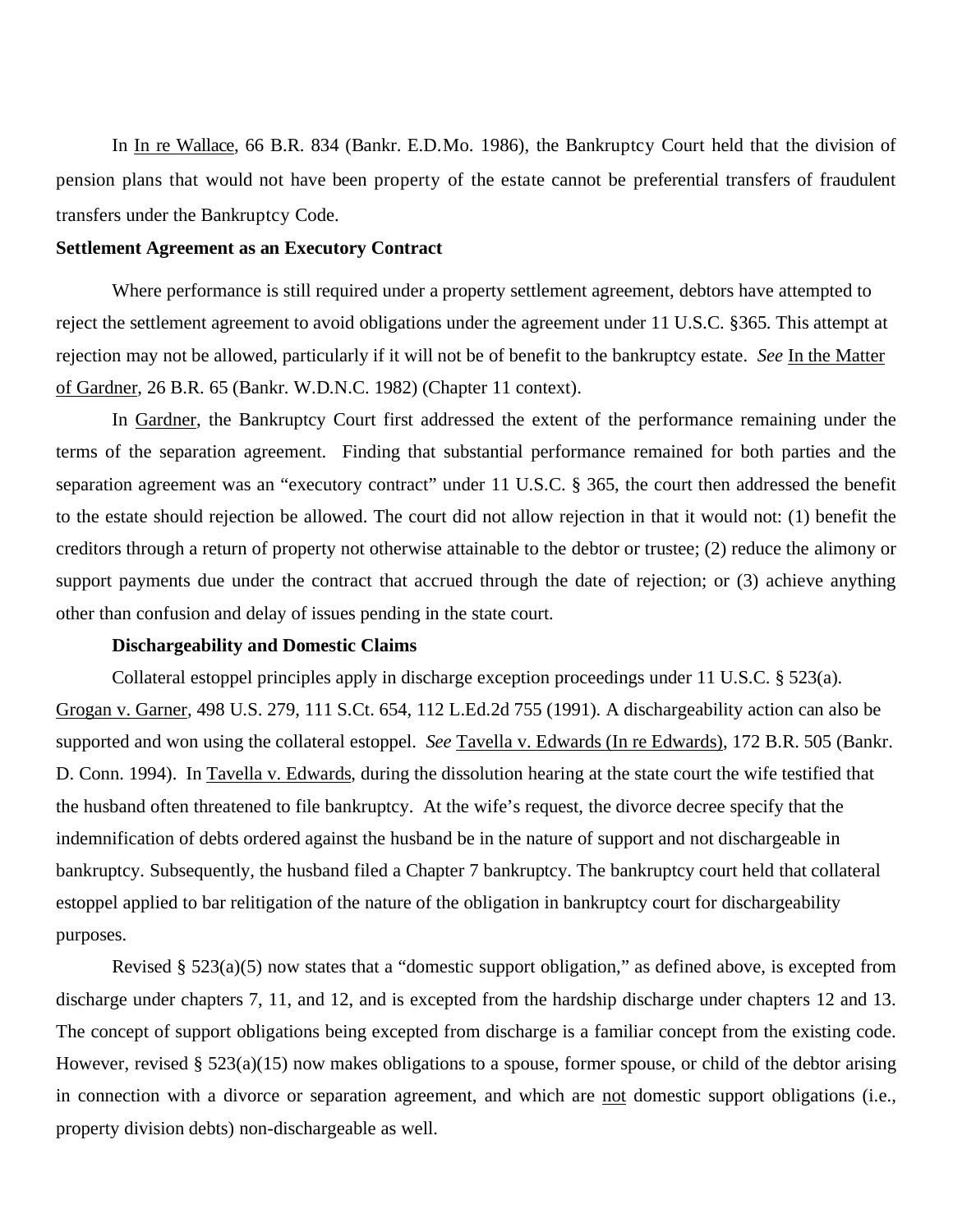Together, these two revised sections seem to cover any and all economic obligations that arise by law or by court order relating to the dissolution of marriage or to the support of dependants. Thus, it is no longer as important to distinguish "support" obligations from "property division" obligations in many cases, since property division obligations are no longer subject to discharge (although they may still be discharged in a chapter 13 case, as discussed below).

While the old §  $523(a)(15)$  required the filing of an adversary proceeding and a determination of the debtor's ability to pay a property division debt, and may have required an equitable balancing test between the debtor and non-debtor spouse, the new  $\S$  523(a)(15) automatically excepts property division obligations from discharge whenever this section applies. Furthermore, the removal from  $\S$  523(c)(1) of any reference to the types of debts specified in § 523(a)(15) indicates that an adversary proceeding is no longer necessary.

The practitioner should bear in mind, however, that the dischargeability of property division debts survives in chapter 13. Section 523(a)(15) obligations are not among the exceptions to a chapter 13 discharge under 11 USC § 1328(a). Therefore, the support vs. property division dichotomy still exists in these cases. As under the old § 523(a)(15), if the obligor is able to have a plan confirmed and to make all payments under the plan, the family obligation that is not in the nature of support will be discharged to the extent it is not paid. However, the requirements for confirming a chapter 13 plan have changed with respect to family obligations, as have the requirements for discharge.

While there are a number of other "intersections" on the path of domestic relations and bankruptcy, the above is merely to illustrate how almost every facet of bankruptcy adjusts and alters domestic clients' rights and expectations concerning final resolution of their particular case.

# **REGULATION Z AMENDMENTS TO BEDEVIL MORTGAGE LENDERS**  (12 CFR §226)

Introduction: In an effort to curb "abusive" lending practices by some sub-prime lenders which strip equity out of consumers' homes, the FRB recently adopted new rules significantly amending Reg. Z requirements. They are effective for mortgage loan applications received after 10/1/09, for all consumer mortgage lenders including CUs. Comply or become a lawsuit target.

I. "Higher Priced Mortgage Loans" secured by consumer's principal dwelling, whether 1st or 2d, but specifically excludes HELOCs.. 12 CFR § 226.35(a).

A. For CU's there are some particularly relevant limitations of scope: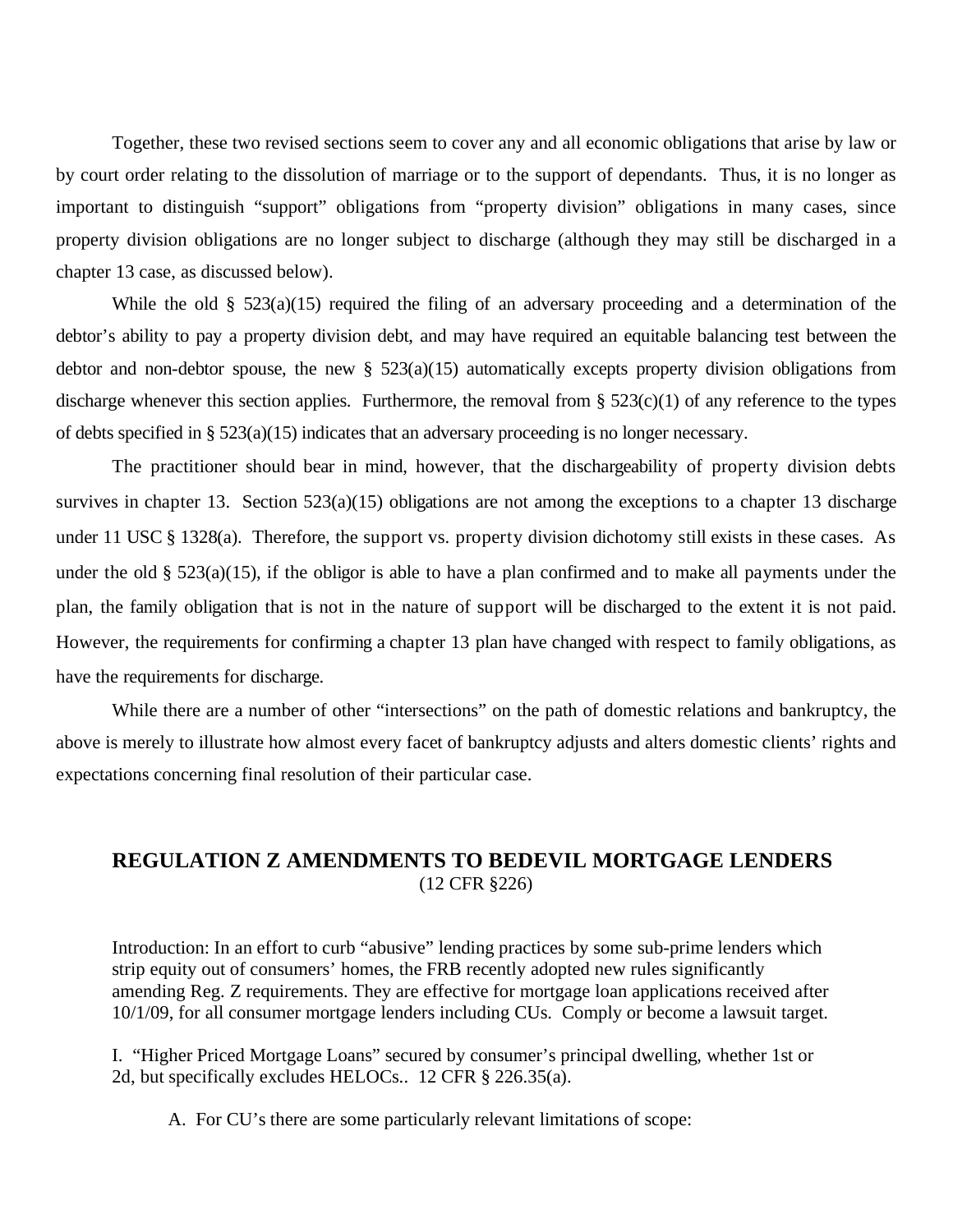1. Reverse mortgages, construction only loans & temporary bridge loans (*e.g.,*  were consumer plans to sell a current dwelling within 12 months) are excluded.

2. HELOC's are excluded., because

a.. Fed concludes he locks are typically retained by original lenders

b. HELOC lenders are concentrated in banking & thrift industries so l regulators can use supervisory authority to protect borrowers.

c. Lenders may be tempted to structure transactions as open-end, to avoid application of the new rules, but 12 C.F.R. §226.35 prohibits structuring for the purpose of evasion.

3. Second homes, vacation homes & investment property are EXcluded, *unless* they are secured by a mortgage on a consumer's principal dwelling.

B. Nontraditional mortgages, with non-amortizing payments were negatively amortizing payments are included, since they are commonly viewed as an example of abusive mortgage lending. 12 CFR § 226.35. Also jumbo loans, portfolio loans & governmentguaranteed loans are included.

C. FRB's initial aim was to reach the subprime market, even if regulations also extended to the Alt-A market, and in effort to bring order out of the chaos. HPMLs = subprimes.

D. Definition will be calculated from a new "average prime offer rate" based on Freddie Mac Primary Mortgage Market Survey ("PMMS").

1. First mortgages with an APR of 1.5% or more above PMMS are HPML's.

2. Junior mortgages on an APR of 3.5% or more above PMMS are HPML's.

3. Applicable comparison is calculated as of "rate lock date," *i.e.,* the date the rate is set for the final time befor loan closing, rather than the loan application date. That makes effective prediction of determining whether loan is an HPML more difficult, but increases the accuracy.

E. An HPML lender & lender of any HOEPA loan must be able to demonstrate it assessed member's ability to repay from income and assets other than the home's value. 12 CFR § 226.34 (a)(4)(ii)(C) & §226.35(b)(1).

1. This creates a new affirmative duty. No longer is its absence merely a presumption of violation..

2. Independent verification of current income from third-party sources and consideration of reasonably expected income, employment, assets other than the collateral, as well as current obligations, & mortgage related obligations (*e.g.*  taxes & insurance). Reliance on current income alone is not necessary.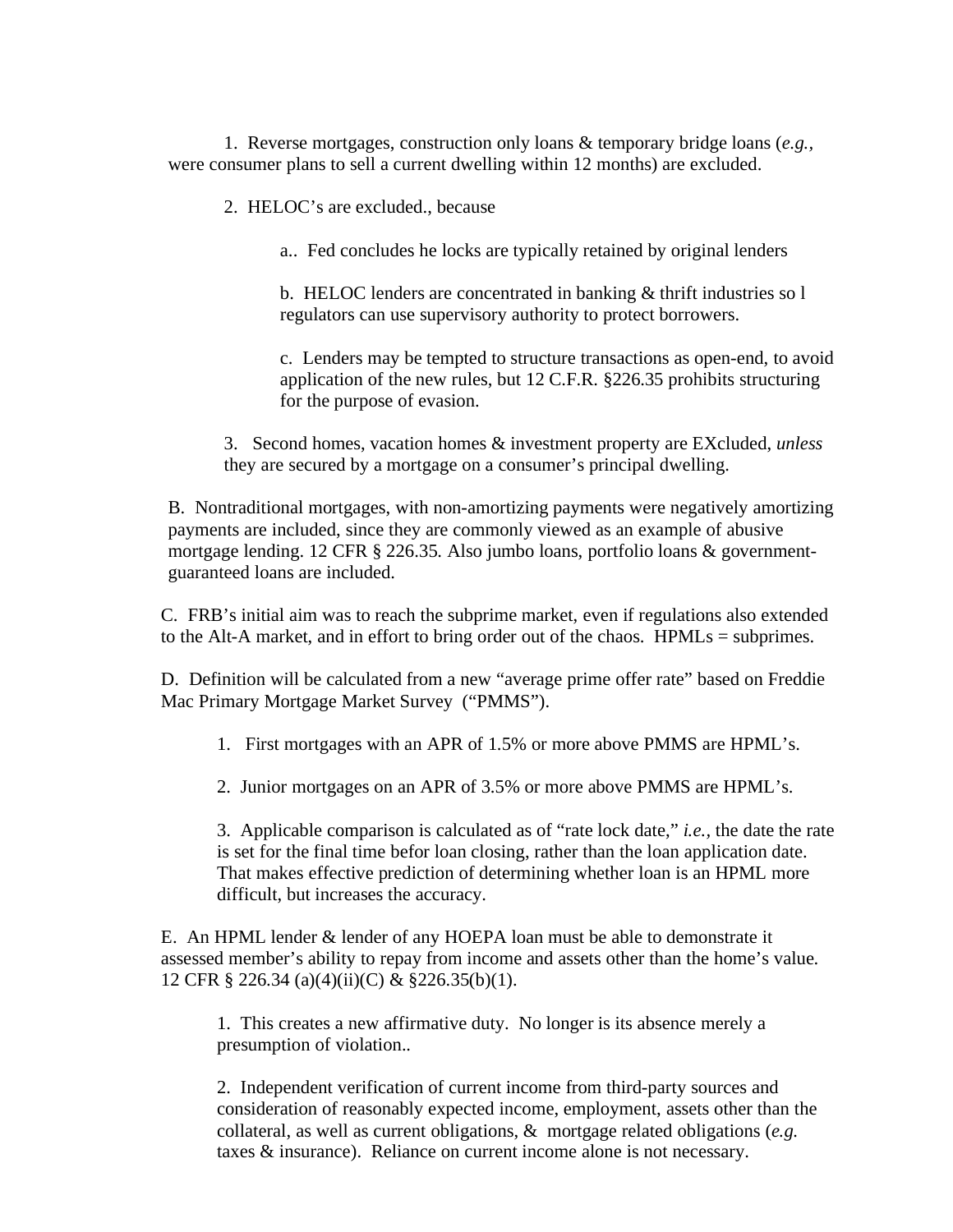a. Assessment of repayment ability must include the highest schedule payment in the first seven years of loan.

b. Debtors claiming violation no longer have to prove a lender's "pattern & practice" of disregarding such an assessment, making Reg. Z violation suits more appealing to file and easier to win. This change is a very big deal.

3. If lender can demonstrate that its failure to verify did not cause it to grant a loan it otherwise would not have granted without verification, it may claim "no harm, no foul."

F. Prepayment penalties are banned if the payment can change during:

1. The initial four years of an HPML following loan closing (12 CFR  $§226.35(b)(3)$ ; and

2. The initial two years of a non-HPML following loan closing (12 CFR §  $226.32(d)(7)$ ). Also, prepayment penalty cannot apply if the original lender is making the refinancing loan.

G. First-mortgage lenders must establish escrow accounts for payment of property taxes & homeowners insurance. No more direct payments by consumers.

1. Deadline for establish escrow accounts for stick-built houses is 4/1/10 and four loans secured by manufactured homes, 10/1/10.

2. Lenders can offer consumers the opportunity canceling escrow account after the first year of a loan.

2. Beware that some states have adopted local statutes requiring escrow account use for payment of taxes and insurance even if accounts are in default or in bankruptcy.

3. There is a partial exemption for cooperatives and condominiums, if the cooperative association pays property taxes & insurance premiums.

II. All closed-end mortgages secured by consumers principal dwelling are within the following new rules:

A. Specific servicing practices now forbidden per 12 CFR § 226.36(c):

1. Failing to credit a consumer's account with payment as of the date the payment was received. Crediting now must occur as of receipt date, not posting date.

2. "Pyramiding" late fees, *i.e.,* imposing a late fee on a consumer for making a timely payment that is the full amount due except for a previously assessed late fee.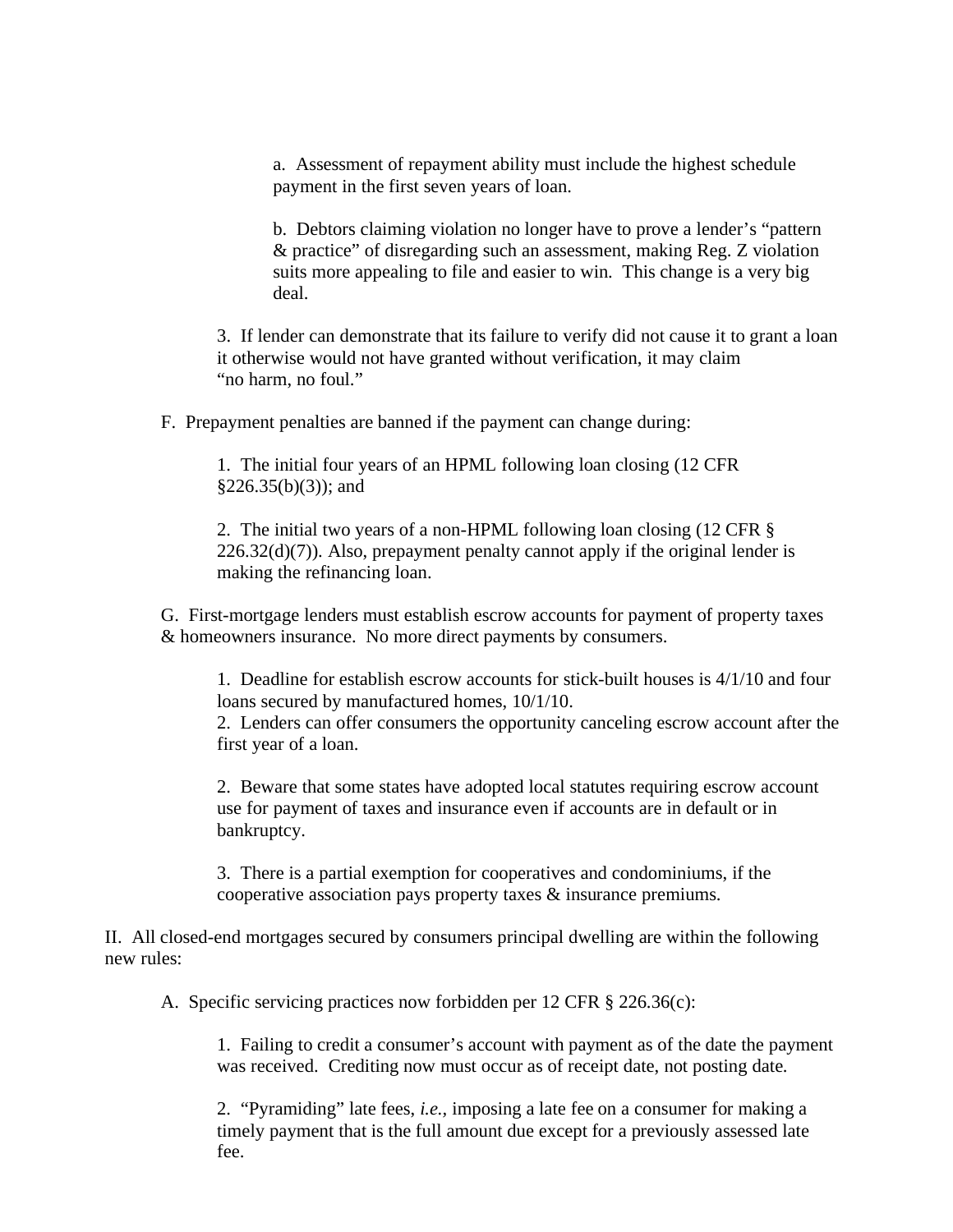3. Failing to provide "within a reasonable time after request" and accurate payoff statement. 12 CFR § 226.36(c)(1)(iii). (The example given is 5 business days following receipt). This requirement does not apply to HELOCs. 12 CFR § 226.36(d).

B. Lenders are explicitly forbidden to coerce or encourage an appraiser into misrepresenting the value of a home. 12 CFR § 226.36(b).

1. Lenders are prohibited from extending credit if they know an appraiser has been coerced or pressured into an appraisal amount before the loan closing.

2. Loans may be in violation may be void under state law, but are not necessarily void under regulations the amendments.

C. Lenders must provide good-faith estimates of loan costs, including payment schedules, within three days after a consumer application for a mortgage loan.

1. Includes home improvement loans for her consumer's principal dwelling

2. Includes refinancing an existing loan.

3. Currently, early cost estimates are only required for home purchase loans.

4. Applicants cannot be charged any fee until after the receipt the early disclosures, except a fee for obtaining their credit history.

III. All mortgages, regardless of type, are within the scope of the following new requirements: A. New advertising requirements now applied to both open and home equity plans and closed-end credit. These become effective for as occurring on or after 10/1/09.

1. Home-equity plan advertising requirements. 12 CFR § 226.16

a. New "clear and conspicuous" standards applied to ads.

b. If the initially advertised rate states an APR not based on the index and margin used to make later readjustments, and must include the period of time the initial rate will be in effect & reasonably current APR that would have been in effect using the index and margin.

c. Required disclosures regarding balloon payments must be equally prominent and closely proximate to minimum periodic payment.

d. Additional tax implication disclosures now required where credit to be extended is greater than the collateral's fair market value.

e. Promotional rates must use the term "introductory" or "intro" next to each mention of the promotional rates, unless the ad is on radio or TV. 12 CFR § 226.249(f)(1).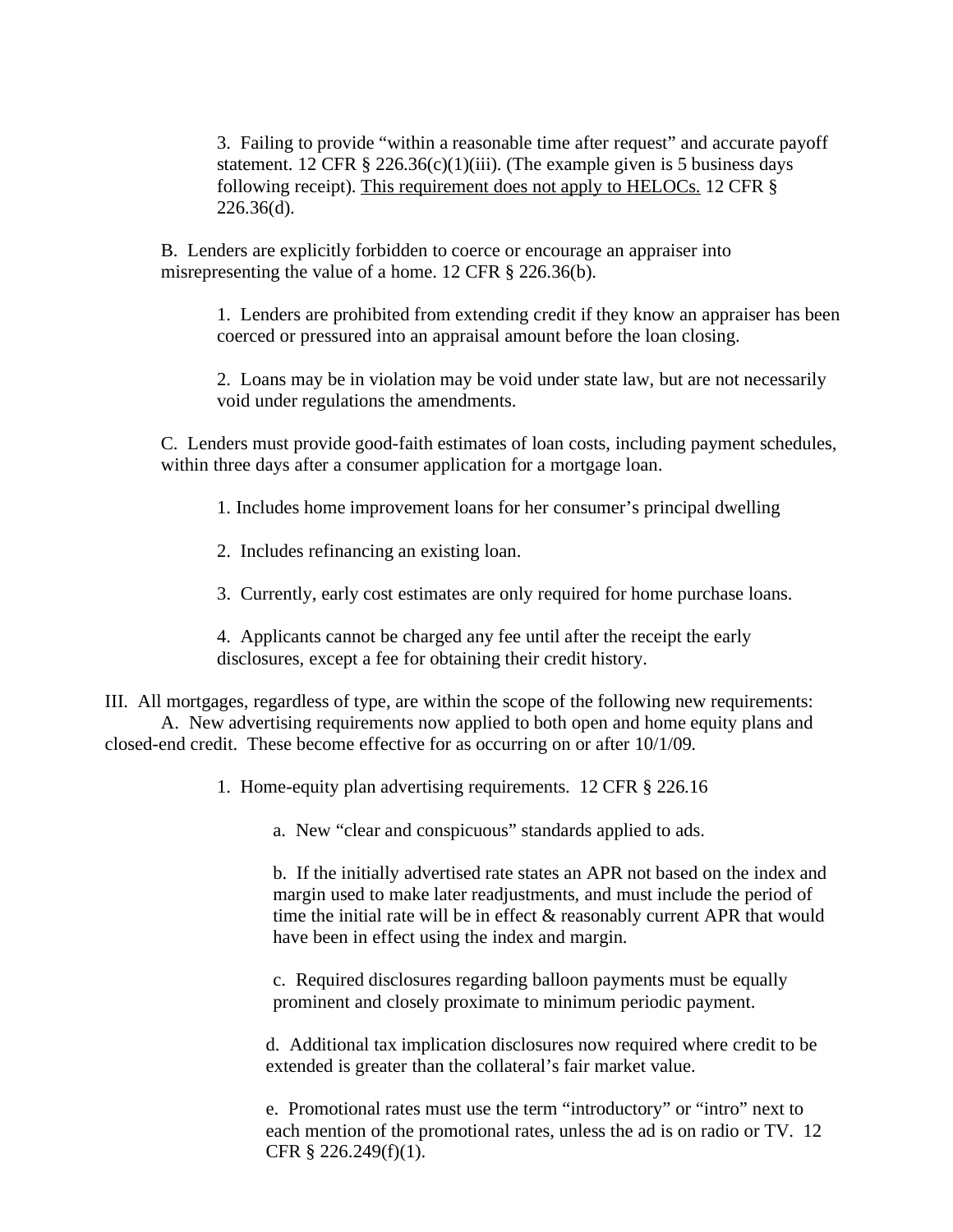2. Closed-end credit advertising rules. The following are now prohibited, according to 12 CFR § 226.24(i):

.

a. Use of the term "fixed" to refer to rates of closed-end home loans when the rate can change.

b. Comparison advertisements between actual and hypothetical rates and payments, unless certain conditions are satisfied.

c. Falsely advertising alone as Government supported or endorsed.

d. Display in the name of the consumer's current lender without disclosing that the advertising lender is not affiliated with the current lender.

e. Claiming debt elimination when one debt merely replaces another.

f. Use of the term "counselor" or "financial adviser". (This one applies only to for-profit brokers or lenders, and presumably excludes credit unions.)

g. Foreign language added to provide required disclosures only in English.

B. Proposed requirements pertaining to "yield spread premiums" were not adopted, because no one could contrive regulations for disclosures that consumers could understand.

IV. Penalty for violation are draconian, and they can be sought by consumers in private civil actions.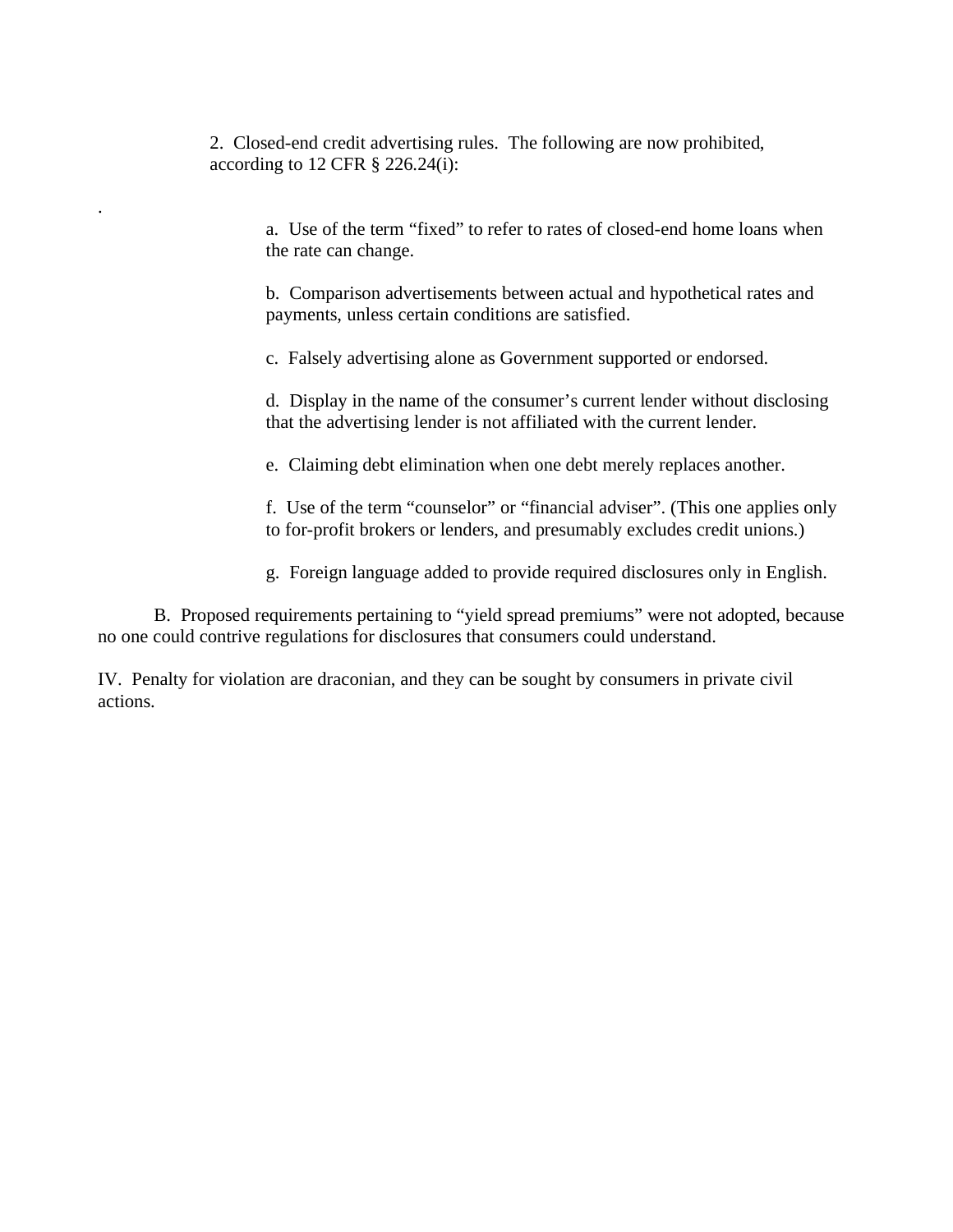A. Primary penalty contains three elements, one of which guarantees the interest of "consumer's rights" lawyers:

1. Any actual damages suffered by the consumer (*e.g.,* loss of a lower APR more favorable repayment terms on a refinancing loan for the lack of a timely payoff statement), PLUS

2. An amount equal to twice the entire finance charge due on the life of the loan; PLUS

3. The consumer's actual court costs and reasonable attorney fees. This last provision frequently causes attorney fee awards to be greater than  $1 + 2$ above.

B. One-year statute of limitation remained, but rigs the violations can still be asserted after SOL expiration, as a defense or counterclaim to a suit for enforcement of a contract which violates Reg Z.

C. Under limited exceptions, consumers can also rescind the entire loan well after the usual rescission period expires.

1. Ordinarily, consumers must return loan proceeds, but chapter 7 bankruptcy scan bar that requirement.

2. Nevertheless, the rescission operates to void the mortgage or deed of trust. The subsequent bankruptcy discharge and the liability for the debt and defeats the mortgage that would otherwise survive.

3. Reg Z. violation claims are routinely used to avoid voluntary liens in bankruptcy that otherwise would be unavoidable, even though the underlying debt is dischargeable.

> a. Format is a simple Adversary Proceeding filed by the debtor in his bankruptcy prior to discharge, or even afterwards if he reopened the bankruptcy.

b. Bankruptcy debtors are not required to pay filing fees for Adversary Proceedings, unlike lenders.

c. Even after discharge, lenders to commence foreclosures can find themselves

confronted with debtors who file Reg Z counterclaims, sufficient to defeat their

mortgage entirely, by exercise of delayed rescission rights.